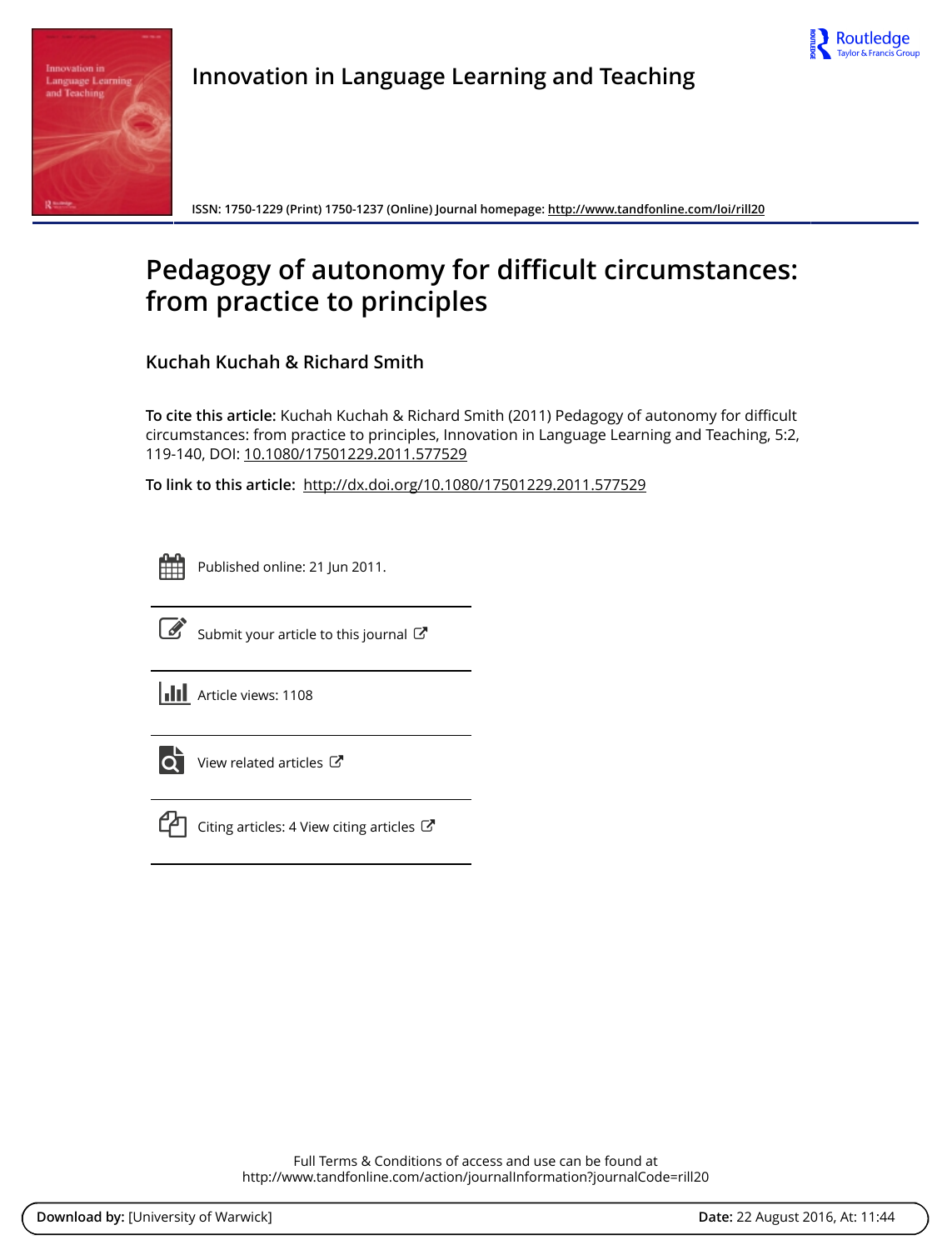# Pedagogy of autonomy for difficult circumstances: from practice to principles

Kuchah Kuchah and Richard Smith\*

Centre for Applied Linguistics, University of Warwick, Coventry, UK (Received 30 April 2010; final version received 8 February 2011)

This article sets out to consider the place of learner autonomy in an African context by recounting the first author's experience of teaching a very large class of more than 200 teenage learners in an under-resourced secondary school setting in Cameroon. It describes the essentially pragmatic solution he adopted in this context of engaging pupils in group work under trees outside, having negotiated rules and work plans. The subsequent value of creative writing activities is also emphasised given the lack of textbooks in this context. On the basis of this narrative, we shed new light on issues in language learner autonomy including the cross-cultural relevance of autonomy, the distinction between a pedagogy of and a pedagogy for autonomy, and how a pedagogy of autonomy can be an appropriate response to otherwise 'difficult circumstances'. The article ends with a number of principles derived from this practice that may equally be of broader relevance in the field of learner autonomy. Overall, the article is structured in an original manner that is presented as a possible model for future collaborative reports of bottom-up language teaching inquiry, in that an author's narrative of teaching experience is foregrounded and only subsequently related to (autonomy) theory.

Keywords: Africa; learner autonomy; pedagogy for autonomy; pedagogy of autonomy; appropriate methodology; teaching in difficult circumstances

# Introduction

This article addresses several issues that have not previously been considered in the field of learner autonomy, including:

- $\bullet$  The distinction between a pedagogy of and a pedagogy for autonomy
- The relevance of learner autonomy in an African school setting
- Pedagogy of autonomy as an appropriate response to 'difficult circumstances'

We discuss these issues in relation to a narrative account of one English teacher's practice (that of Kuchah Kuchah, the first author of this article) in a school setting in Cameroon.

While we frame this account from an autonomy perspective, we wish to emphasise that Kuchah's practice arose with no prior knowledge on his part of the notion of learner autonomy. Together, we theorised the story with reference to the

<sup>\*</sup>Email: R.C.Smith@warwick.ac.uk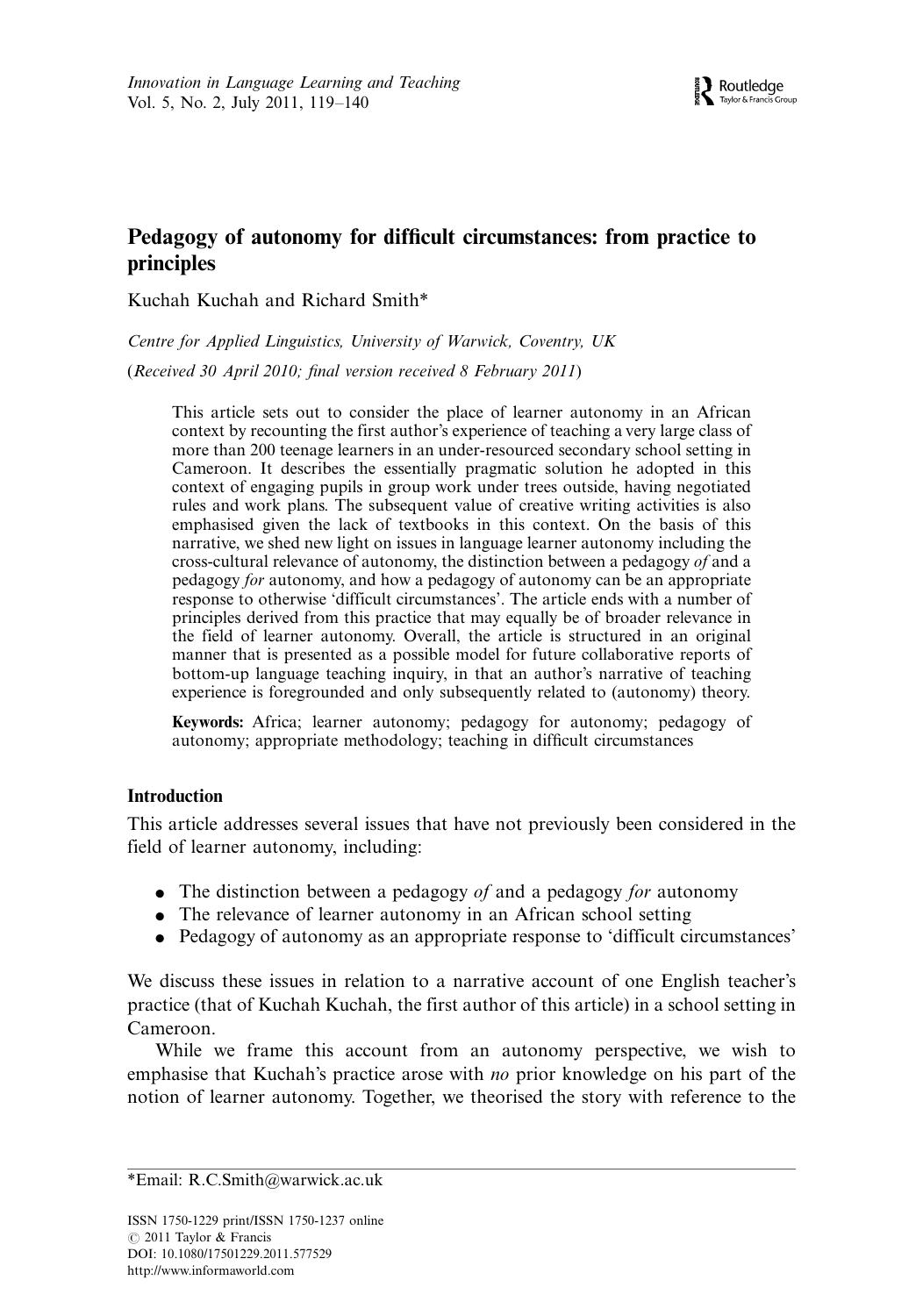concept of autonomy much later on, $<sup>1</sup>$  rather than this being a case of a teacher</sup> referring to and incorporating autonomy theory into practice.

To reflect this reality, we therefore begin our article with the story of practice itself  $-$  'Kuchah's story'  $-$  which we have distilled from a series of conversations recorded and transcribed originally for a longer descriptive and analytical account (Kuchah and Smith, in process).<sup>2</sup> Only after telling this story do we engage in theoretical discussion, bringing in relevant sources of insight from the literature. By foregrounding Kuchah's experience in this manner, we wish to show how an abstract, 'academic' notion of autonomy does not need to be seen as primary; that is, as an ideal that teachers should be called upon, in top-down fashion, to pursue, promote, or 'implement' into practice and whose achievement may be hindered by various constraints. Instead, we shall be viewing matters from a relatively bottom-up, classroom angle, emphasising that a pedagogy of autonomy should perhaps be seen, first and foremost, as a pragmatic, eminently practical strategy for addressing problems posed by teaching in 'difficult circumstances'.

#### Kuchah's story

#### Background

In 2000, Kuchah had the opportunity to take up part-time teaching in a secondary school in the Far-North province of Cameroon. This was a French-medium secondary school, where he was to teach English language as a subject in the curriculum. The total enrolment of the school was 2300 students distributed into 20 classrooms making an average of 110 students per class, although this number varied according to level and (in the upper classes) subject area. For a teacher trained at university in Yaoundé in the tradition of communicative language teaching and indoctrinated in the importance of classroom interaction and learner-centred pedagogy, dealing with such large classes was, to say the least, a challenge. Besides, the theory he had been exposed to in his training was developed in, and imported from, relatively well-resourced western contexts. Initially, however, he was less concerned about the student numbers and other difficulties than he was interested in having an opportunity to teach teenagers, whom he considered likely to be more enthusiastic and flexible than the older students he had hitherto been working with.

Kuchah's students were adolescents, most of them between the ages of 16 and 17, with a few slightly below or above this age range. He entered his class on the first day full of enthusiasm and with a determination to use his skills to make his Frenchspeaking learners perfect speakers of English. But it was not long before three things pushed him back: the size and practical disposition of the classroom, the lack of textbooks, and the almost unbearable temperature.

# An overcrowded classroom!

The class referred to in this story was made up of 235 students, some of whom had no space to sit inside the classroom and as such were literally hanging in through the windows from both sides of the classroom. Kuchah was left with less than a metre between the front benches and the chalkboard, so that he could barely turn round and write on the board. Benches were arranged in rows with space between each row for teacher and students to walk in and out of the class. But Kuchah's class had no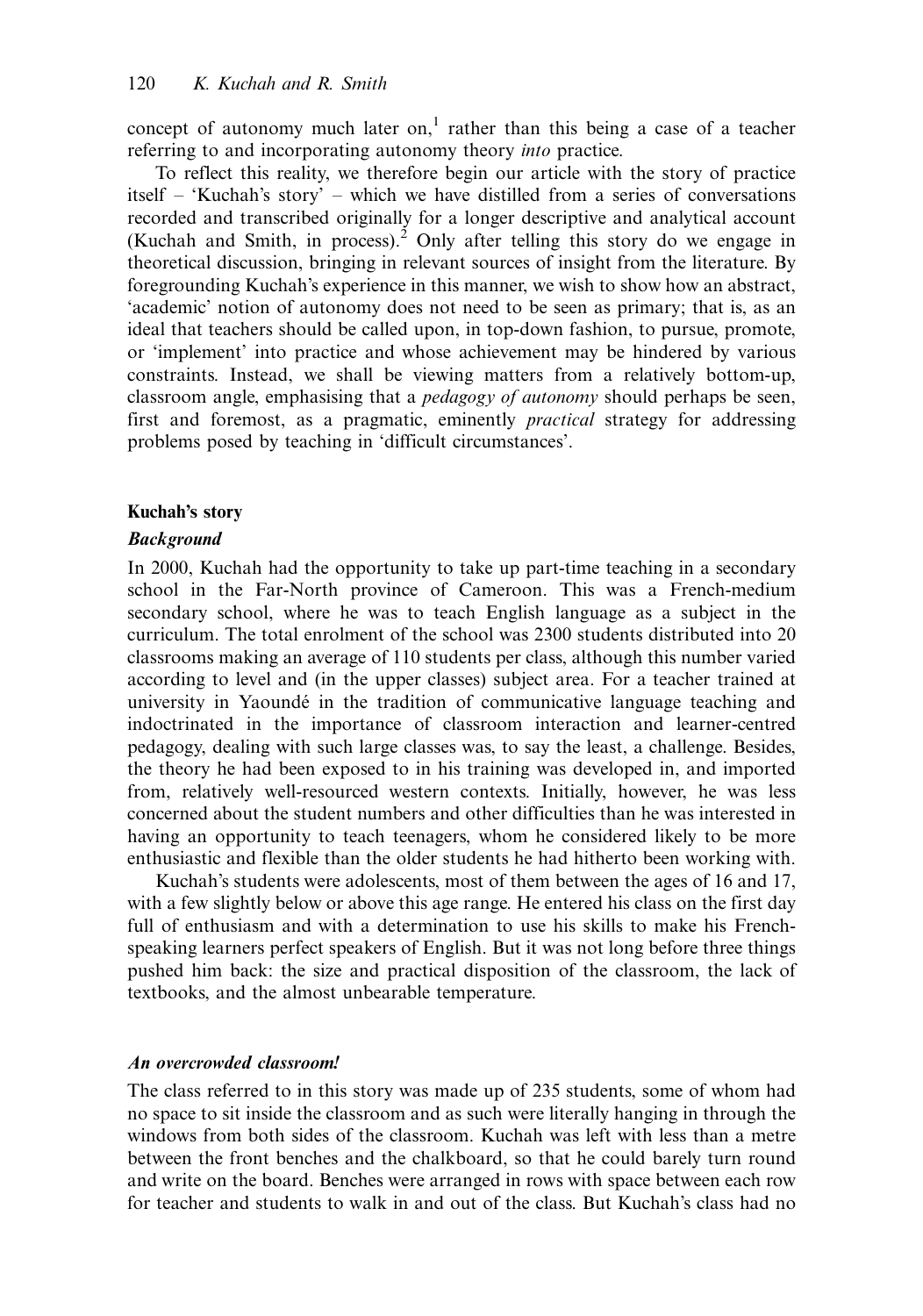luxury of space since many more students needed to be sitting in class than there was space for. So his students usually came early in order to have space in the class and latecomers either stayed outside, listening through the windows, or stole in through one of the windows to squeeze themselves into some standing space at the back. This meant that each time a latecomer stole into the class Kuchah had to leave some time for the laughter this caused to die down before continuing with the lesson. In a context where the syllabus is basically examination-centred and where the teacher's work is measured by the number of textbook units he has covered within a given period, this kind of time-wasting can be very disruptive. Yet Kuchah had no choice but to accommodate to the situation.

It was clear to him from the very first day that all the group and pair work language activities he had envisaged were not going to work, and that he needed to think seriously about how to go about things. His wonderful ideas about communicative language teaching and his interactive activities certainly seemed to have their place elsewhere! Observing his other colleagues, teachers of history, science, and so on, Kuchah discovered that they basically dictated notes that students copied, and gave a few explanations in the process. He reflected that dictating notes would certainly not work for him, given that English was a foreign language to these students. A way out seemed to be to resort to a teacher-centred practice focusing more on grammar and vocabulary, providing rules and giving practice exercises from the textbook.

# Lack of textbooks

At the time he was making up his mind that a teacher-centred approach was the best solution for him to handle the classroom size, another reality presented itself: the lack of textbooks. Kuchah realised that, in a class of 235 students, not more than 20 students had the prescribed textbook. This, of course, was not surprising, given the poverty level of this area, similar to that in most sub-Saharan countries. Focusing therefore on grammar, vocabulary and reading comprehension drawn from the textbook and hoping that exercises in the course book would help his students consolidate the lessons was therefore unrealistic.

How could he bring them to read the texts that highlighted, amongst other things, the target vocabulary and grammar when they did not have books? He was aware that he would be judged by the number of units of the course book he had covered, but how could he go about 'covering' course book units when his students had no course books to work from? Initially, he gave his students a deadline before which they had to force their parents to buy the books. He stopped students who had no course book from attending his lessons and found himself with less than 10% of his students. Then, instead, he encouraged them to borrow course books from students in other schools, but this too did not help. During a trip to Yaoundé, he even obtained permission from the authors of the prescribed textbook for his students to photocopy the books. Then he negotiated for cheap photocopying facilities from road side photocopy shops and asked his students to photocopy a few important pages of the book each time there was a class. But this worked only for a few weeks with a very small number of students and the initial problem never seemed to change. So it dawned on him that his destiny as a teacher here was bound to be a disaster!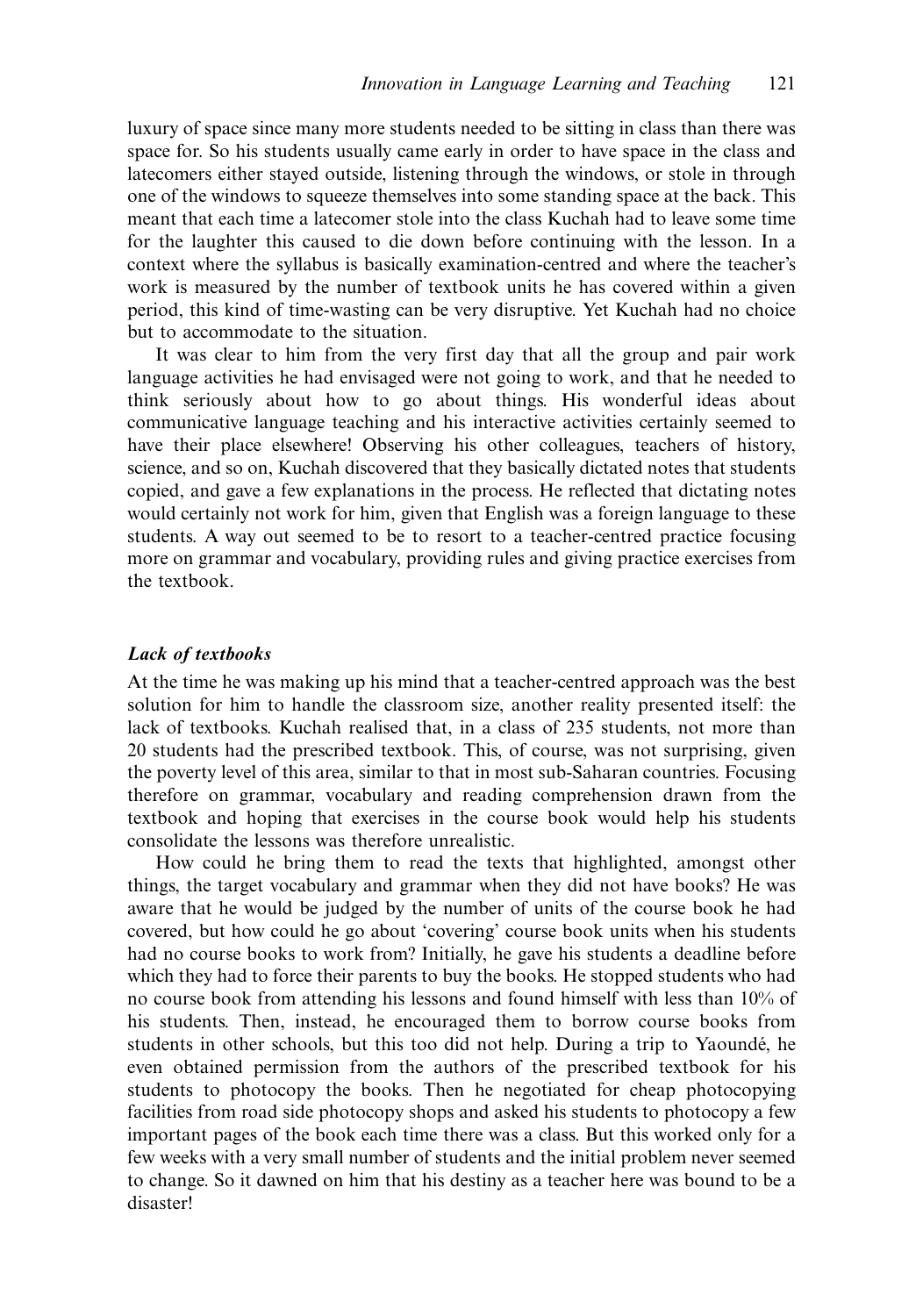# The heat

The north of Cameroon is constantly threatened by the insurgence of the Sahara desert, with temperatures going up to  $48^{\circ}$  Celsius between March and June. Coming from the less hot southern part of Cameroon this temperature was unusual for Kuchah and although he had spent a few years already in the province, it was still difficult to stand such high temperatures. What made things worse was the fact that he had to stand this kind of temperature with more than 200 students stuffed in a small classroom and, like their teacher, suffocating under the combined burden of heat, body odour from sweat and English! He developed the habit of attending more to those students who were standing by the windows because by the very fact that they were not sitting down in the classroom, they were naturally disadvantaged. Another private reason, however was that the unbearable heat in the classroom drove him towards the windows, where he could get some fresh air without giving his students the impression that he was unable to stand the heat.

# Traditional teaching  $-$  the only solution?

With three imposing realities weighing on him, namely, large class size, lack of textbooks and adverse climatic conditions and with the constraints of an administrative supervision based on course book coverage and having observed other colleagues, Kuchah decided on the most manageable approach he could conceive. He focused on grammar and vocabulary with a bit of reading comprehension. He taught the students all the grammar rules in the textbook and he and the students made sentences orally. Sometimes, he copied out exercises on the board and students copied them and provided answers in their exercise books. He tried to dictate notes to them once or twice but, because of their low proficiency in English, he was forced into writing notes on the board for them to copy. Then students all read the exercises aloud, giving answers. Kuchah taught vocabulary items in isolation, encouraging students to use them in sentences. They read whole texts aloud, one student after the other, and tried as much as they could to share the few available course books amongst groups of students. Then students read comprehension questions aloud and provided answers orally. Kuchah also taught them some expressions used when writing an argumentative essay and these were practised orally.

# Dwindling enthusiasm

Initially, Kuchah's strategy seemed to work because at least a good number of his students tried to make sentences in class. But it was clear to him that this would not be useful to them in their day-to-day communication outside the classroom. This realisation was in a sense imposed upon him when, one day, his best student, in a bid to impress him by showing him how 'Anglo-Saxon' he had become, made the following sentence:

Please sir, I was flabbergasted to esteem and impetus for a fortnight however my teacher.

As Kuchah came to understand later, this student had intended to tell him that he was surprised to have seen him out at night a few days before. His sentence was a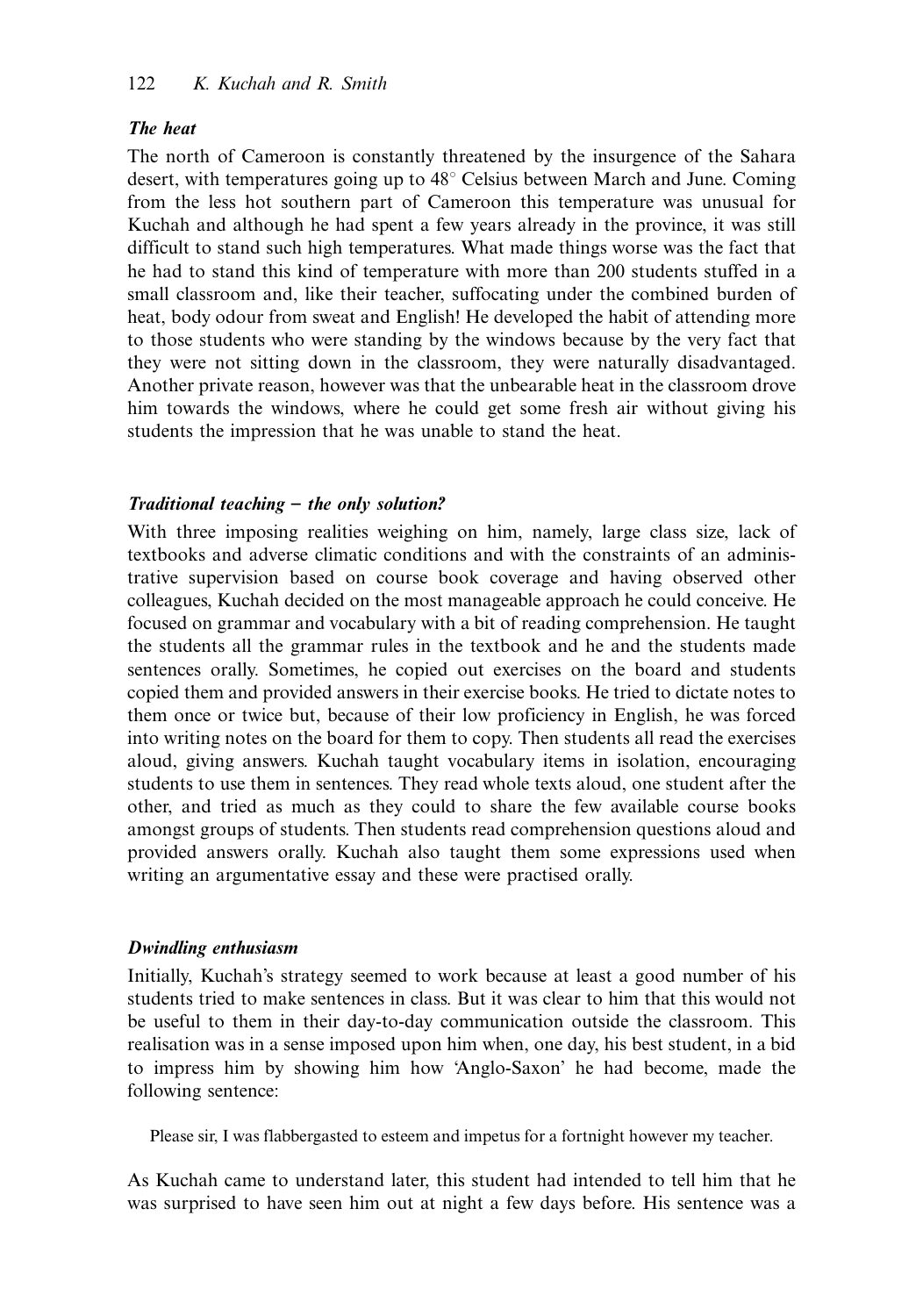strong message to Kuchah, as was the following excerpt from an argumentative essay written by a group of his students:

I think that monogamy is better than polygamy. However, some men marry more than one wife. Thus, they can be as happy as a king. Therefore, they should marry many wives. Nevertheless, it is good to marry one wife. Consequently, you will be happier.

It became clear to him that stuffing students' heads with high-sounding vocabulary in the hope that this would raise their self-esteem as language users is far from being useful in foreign language learning. In using a more traditional approach to teaching, in focusing on grammar and vocabulary, he was only helping to frustrate both his students and himself. There was a general awareness amongst his students and himself that although they could make correct grammatical sentences, they were unable to communicate coherently and sensibly in English. His approach had not helped them in any way to achieve their purpose for learning English, namely to be able to read, understand and talk about texts and day-to-day events in English as well as to pass their examinations.

#### A turning point

The realisation that he had been wasting his time with these learners was probably more frustrating for Kuchah than it was to his learners. He knew deep down that these students were never, in their present state, going to pass an English language examination. So he decided to focus more on developing their interest in English in the hope that this would enable them to learn in their own way. He was going to let them do what they wanted  $-$  after all there was nothing more to lose. He decided, then, that he wanted to follow their will and way by allowing them to learn the way they wanted.

The only possibility open to Kuchah, then, was to talk with them, to listen to them and to ask further questions about what they thought he could possibly do to help them in their studies. But he could not talk to or listen to 235 students in one class, so he decided to attempt a creative writing activity, firstly because creative writing is his hobby, but also because he thought it was less threatening than asking them to write about their likes and dislikes in relation to the English class.

#### Working with names

First, Kuchah and his students had a discussion about names. He found out the origins and/or meanings of the names of some great African/Afro-American heroes. After telling them about these people, their names and their deeds (and misdeeds), students were identified who had the same first names as these heroes and they were asked to reflect on whether or not they shared the same vision of life as the heroes.

Then Kuchah talked about the origin of his 'English name', Harry, and his other names, Kuchah Kuchah. He related his English name to people like Harry Potter and Harry Truman and talked about all the great things he had in common with these people, exaggerating at some points and eliciting students' reaction, which was generally against his claims. But the atmosphere was light and positive and he agreed with them when they denied some of his claims to greatness, making sure that he made statements that showed that he was conscious of his weaknesses as a human.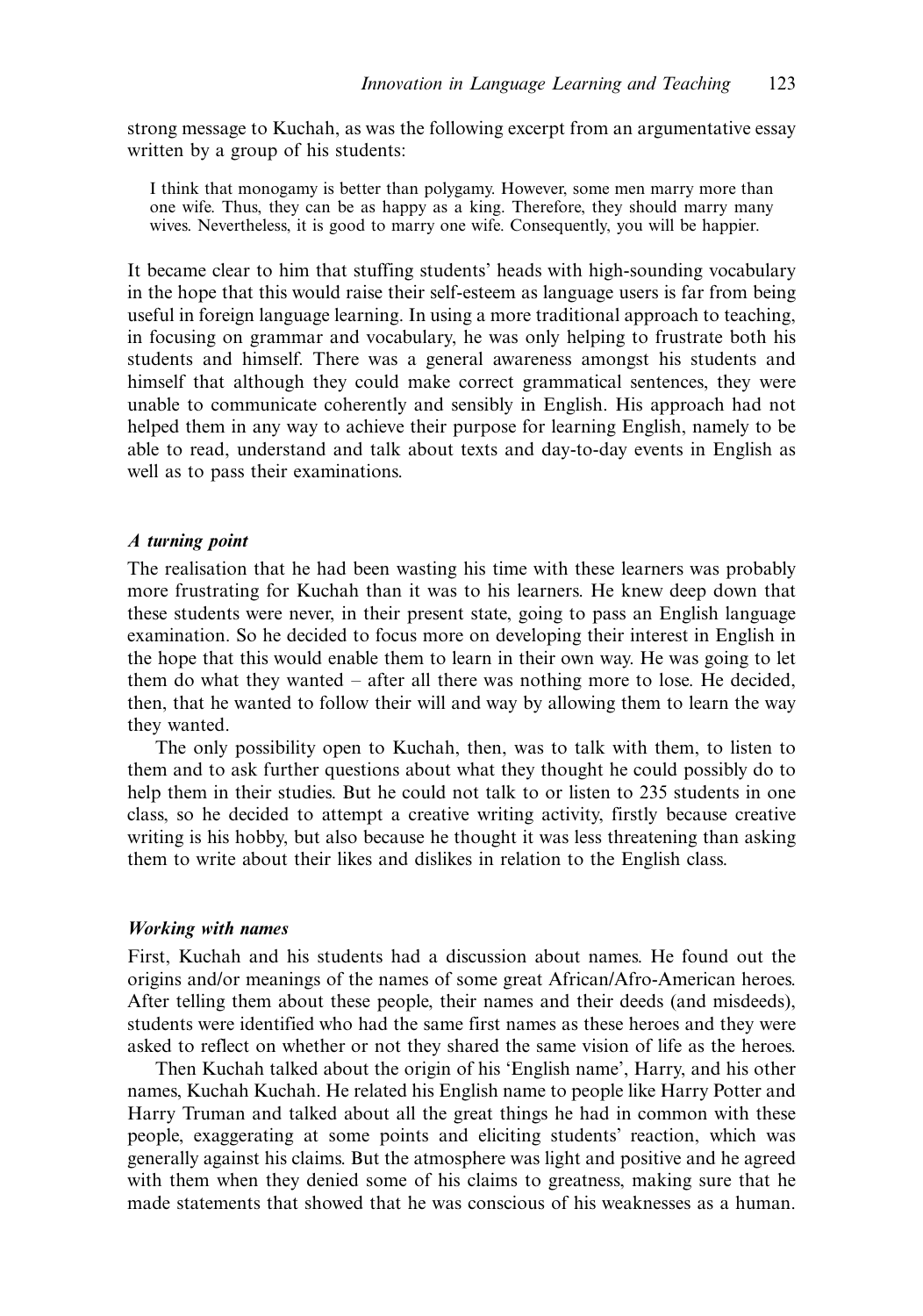Then he talked about his surname and about his late grandfather, whose name, Kuchah, his family had adopted as family name and how he had also received his given name, Kuchah, from his grandfather. He was a popular traditional healer and magician loved and respected especially by the women of the clan for his generosity. He told them how he had inherited his grandfather's greatness and how his generosity with marks made him the students' favourite teacher. They all shouted against this claim to generosity and told Kuchah what they thought about him. After an interesting debate, mostly in English with occasional French words, one student gave a summary description of the teacher in the following way: 'Mr Kuchah Kuchah is friendly and firm'. This rather poetic statement triggered his penchant for poetry so he picked up on it, and, commenting on her poetic strengths, diverted the subject to poetic creativity.

#### Using acrostics

He instantly conceived a few acrostic lines with his name, Kuchah, wrote them on the board and asked his students to read quietly and tell him if he was right about the way he saw himself in the poem:

King of the grass fields Umbrella of the homeless Caring for little Premiere students Happy noise makers Acting their joys in class How I wish to be like you.

The reaction to this was as strong as before, with all students agreeing to their classmate's description of him as 'friendly and firm'. In this respect, they agreed in part to the first line of his poem that described him as 'King of the grass fields' (lion), not because he was great, but because he was strict and therefore as 'aggressive' as the lion. There were many examples from his students of instances where he had acted aggressively and all in the class laughed. At the end of this class, Kuchah asked the students if they would like to each write a poem about their names and bring them to class for analysis, to which they agreed. So it was that the menu for the next class was decided both by Kuchah and his students. As it was the last lesson for the afternoon, he walked part of the way home with a group of students going in his direction. The journey home took a bit longer than usual because they all walked slowly and 'argued' all the way about some of the things they had said about their names and themselves. For the first time, Kuchah felt a kind of closeness with his learners that comes naturally out of learner satisfaction. He impatiently waited for the next class, which was to be in two days.

The next class was as animated as the previous one. Kuchah's students read out interesting things about their names. A few students were encouraged by their peers or by him to read their 'poems' in class, and these generated a lot of discussion, with students agreeing to or disagreeing with some of the things their classmates said about themselves. At the end of the class, Kuchah collected all the students' writings and read them at home.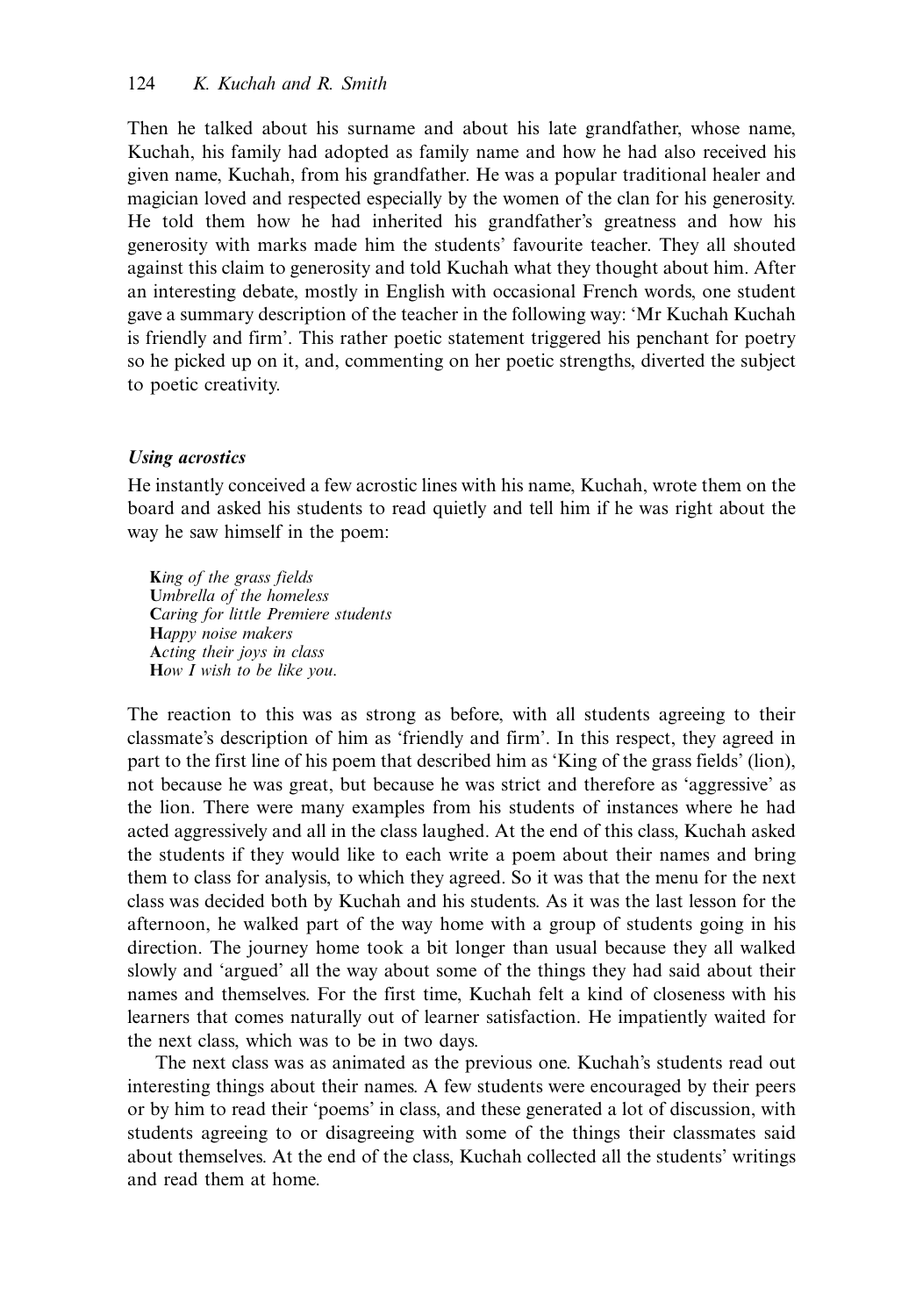# Engaging in a dialogue

Listening to their poems, observing them defend their claims in class, reading the poems at home and re-examining each student in the light of what they had written turned out to be a good way for Kuchah to understand his students better. The poems he had heard or read gave him a basis upon which to theorise about their behaviour. He came to understand that students had strong self-esteem that was important to sustain as a form of motivation. They were individuals with different needs and different expectations, yet they had a strong sense of belonging to the whole group. He decided therefore to transform his next class into a meeting where students could discuss common problems with his teaching and their learning. He started the meeting by telling them that, through their poems, he had come to understand them better. He apologised for not having tried to understand them before then, explaining that the size of the class and the noise they often made were frustrating. He told them of the many interesting activities he had planned for them but could not carry out because of the class size and lack of resources. When he had praised their participation in the last few classes and assured them that he was sure they could do better, he asked them to be honest and tell him how they wanted him to proceed with the English lessons. A good number of them complained about the way all their teachers (including Kuchah) treated them as if they were not human; how teachers looked for the least opportunity to punish; how they did not bother whether students understood the lessons or not; how they got frustrated trying to follow teachers' speed; and how Kuchah was unfair with students who came early to sit in class, paying more attention to the latecomers outside by the windows. No matter what explanation he gave, emotions were quite strong on this until a suggestion came from the class that lessons could be organised outside. This was very quickly acclaimed and before Kuchah could comment, suggestions kept coming on where and how such classes would be organised. The class had gone an hour beyond closing time and the discussion was still going on when Kuchah suggested that all should stop and think about it at home.

In the second meeting on the subject, Kuchah explained that it was not possible for him to talk to 235 students at the same time outside, and that he could not possibly manage their noise or response to distractions outside. But none of the students would agree with him. They all threw in promises for good behaviour and discipline, in response to which he asked for evidence of their commitment to be well-behaved. Some students proposed that rules and regulations should be drawn up for the English class and sanctions stated for anybody who violated them. The immediate general approval here made Kuchah suspect that his students had been thinking of this long before they ever raised it! And so it was that after two sessions of deliberation on the subject, students and teacher came to the decision that English language classes were to be held outside the classroom, in the shade provided by trees.

#### Drawing up a contract

Agreement having been reached that English classes were to be held outside, the next thing was to discuss the dynamics of such classes. It was agreed that Monday and Friday sessions, being the last for the day, would be held outside while the Wednesday class would be an indoor session. It was also agreed that students would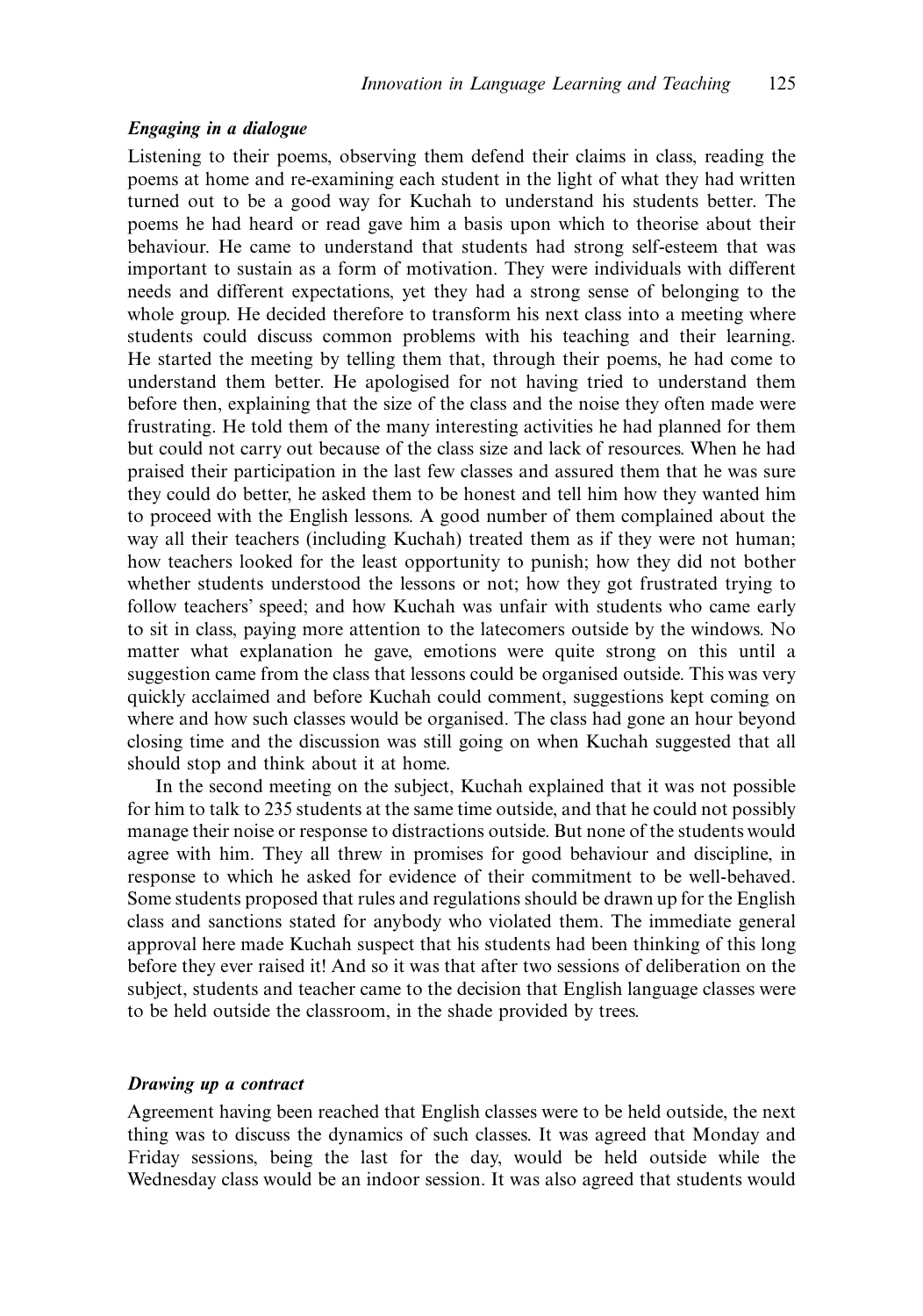be split into groups of 10 students each and that the class prefect and other selected students were to help coordinate the groups. Kuchah did not interfere initially with the formation of the groups, but later insisted that the most active students be spread across the groups. Then students set out to discuss the rules and regulations that were to be presented to him on the next Monday, with the signature of every class member. Here, Kuchah's contribution was only one rule: that they would make an effort to speak mostly in English. When students finally presented their rules and regulations to him on Monday, his proposal had been incorporated and a sanction had been added that transgressors would have one of their shoes taken off for the whole day. The rules and regulations were written in French so that everyone would understand them. Each group leader had a copy, which they applied to the letter for the first few sessions before Kuchah encouraged them to be less stringent.

# Finding materials

As it was not possible for his students to buy the prescribed textbook, Kuchah encouraged them to find any written or audio material in English and bring it to the class. Students agreed and committed themselves to achieving this. The school had a radio cassette player but no video equipment, so asking students to bring video material would have been unrealistic. This meant that Kuchah had to be flexible and creative in terms of finding alternative ways of attaining curriculum objectives without using the prescribed course books.

Each student bringing material to him had to explain why they thought the material would be useful for the English class and this meant they had to participate in setting learning objectives for their own materials. In general, students brought poems, short stories and news items cut out from newspapers. Youth and women's magazines were very popular, but there were also series from humour magazines and adverts, slogans from billboards and leaflets about medication. There were also health brochures about HIV/Aids, water sanitation and malaria prevention. Audio material included recordings of news on national and provincial radio, and other English language programmes on local radio. Some students recorded interviews with Anglophones living in Maroua town on different aspects of the cultures of the Anglophone provinces and brought them to class. Some used these interviews to write about these cultures in a bid to show off that they were conversant with the target cultures and could therefore pass for Anglophones. The list of materials they brought was long, varied and surprising to Kuchah, yet he was happy with his new role of editor and coordinator.

Kuchah took on the responsibility of typing out selected texts, which were then presented to group leaders by the student who provided the material himself or herself. Then the student and Kuchah together set specific activities that each group had to carry out within a given time frame. Most often an activity or task was given to more than one group so that, at the end of that activity, members of groups sharing the same task could move to the other groups to compare their findings and report to the rest of the class. Where there was disagreement between or within groups, Kuchah was called in to arbitrate. The dynamics of the classroom changed significantly because there was a new focus on what was of interest to students rather than to the teacher. At the end of every lesson, each group (or set of groups) read out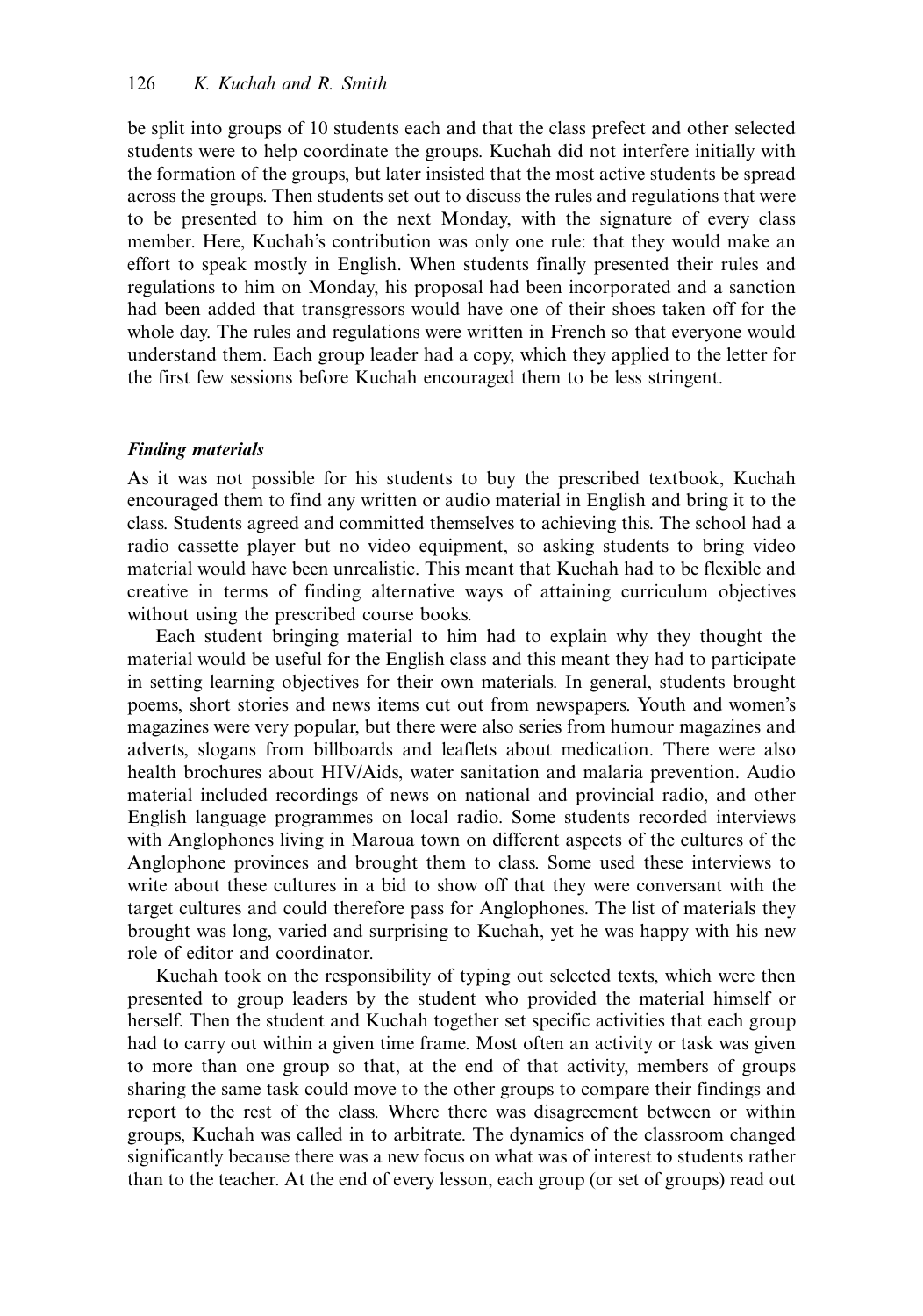or otherwise reported to the class what they had learnt from their activity and provided key points for their classmates to note. As the activities were as varied as students' interests, different outcomes were achieved in the different groups, ranging from explanations of grammar and vocabulary rules that students derived from texts to grammar and vocabulary rules in context, to short stories, cartoon strips, leaflets for new medications students 'invented', newspaper reports, songs and many other creative texts produced by students in their different groups or individually (in Kuchah and Smith, in process, we aim to present further examples of students' creative work). From these, Kuchah and the students selected the best products for 'publication' on the wall of the classroom and referred to them during in-class sessions.

One example, selected for presentation here because of the impact it has had across Cameroon over the years especially in the English clubs of some schools, is this song, which one of Kuchah's female students wrote for the class.

Come today Join our English Class In order to be bilingual in the future There is only one way Just to be a good Cameroonian Make a better choice and join us today

(Dikobe Blandine PA4)

#### Challenges of innovation

The experience described above went on for a period of three years with different successes and challenges. The claim is not being made here that all was rosy from the very start. Mention must be made of the fact that even after a 'contract of good behaviour' had been drawn up, it was difficult, initially, for students to overcome what seemed to be a natural propensity to be distracted by the slightest thing that the outdoor class brought with it. But more difficult to grapple with was the initial reaction of the school administration, which saw this kind of practice as unconventional and therefore unreliable. It is very difficult for a teacher working within a context where administrative decisions override pedagogic reality to depart from what is believed to be the traditional way of doing things. The administration believed that studying outside the classroom was counter-productive, especially for the purpose of discipline. Kuchah is not sure he ever convinced the administration about his 'new' pedagogy, but the relationship he had built with the entire school community, as manager of school football and volleyball teams and as an active member of the staff social committee certainly militated positively for him and, in an important way, prevented an open conflict with the administration. Besides, his students' change of attitude towards English as well as their more constant interaction in English around the school and with other English teachers in the school helped dissipate some of the doubts about his practice. Colleagues began to refer to his class as 'la colonie de Kuchah' (Kuchah's colony). When he was eventually asked to become class master (staff representative) for the class, he was sure that the administration had finally, though reluctantly, understood his case.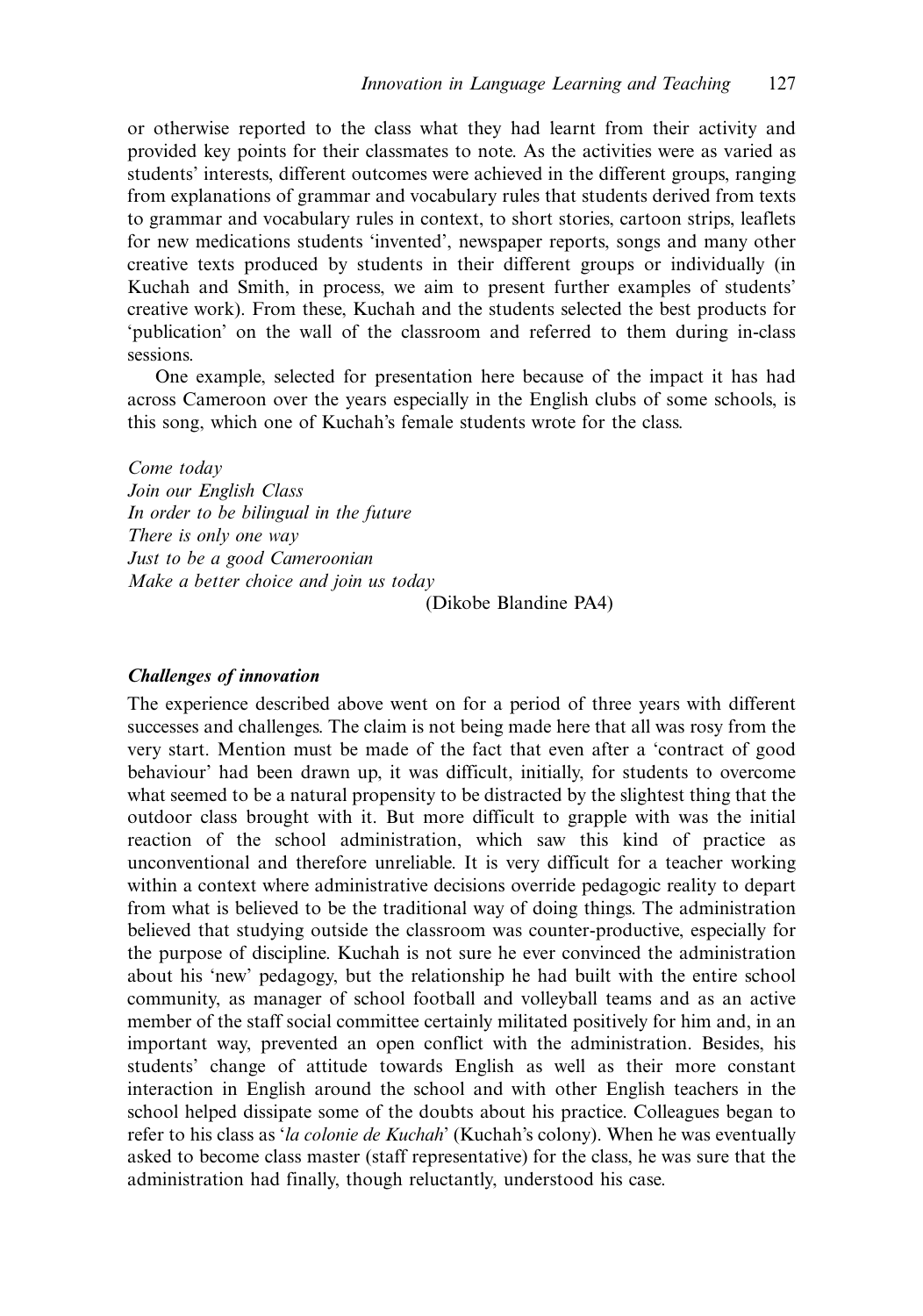#### **Discussion**

At this point, we take a step back and will aim  $-$  in this second part of the article  $-$  to consider the question 'What broader implications can be drawn from Kuchah's story of practice, specifically for others interested in engaging and developing learner autonomy ''in difficult circumstances''?' First, we consider some implications for conceptualising work in the field of learner autonomy before moving on to consider broader implications for other teachers of English in difficult circumstances.

# A pedagogy 'for' or 'of' autonomy?

We begin by considering the question of whether it is legitimate to consider Kuchah's innovative approach as a form of autonomy-oriented pedagogy, given that it was not developed explicitly with the ideal of learner autonomy in mind.

At the outset it is worth mentioning that Kuchah's approach has received circumstantial validation as an 'autonomy-like' one, not only from his teachers in the UK (including Richard Smith and Ema Ushioda) but from audience members including Leni Dam and David Little who were present at his talk at the University of Warwick in May 2007 (see note 1). The subsequent invitation to Kuchah to retell his story at the 2009 Bergen Nordic Workshop on Autonomous Learning in the Foreign Language Classroom provided further confirmation that autonomy-oriented researchers and practitioners can recognise his practice as being akin to a pedagogy for autonomy. What, though, makes it recognisable as such, and in what ways might it differ?

One approach to answering this question is to highlight ways in which Kuchah's practice matches or fails to match the criteria for an 'autonomous classroom' that are presented by probably the best-known classroom autonomy practitioner, Leni Dam, in a pair of articles entitled 'How do we recognise an autonomous classroom?' (Dam 1994, 2008). To answer her own question in the first (1994) article, Dam combined insights from her classroom experience with perceptions she had gathered from four different groups of in-service teachers attending her courses during 1990–1994. For the second (2008) article, some clarifications and slight modification have been added, but the aspects she highlights remain basically the same.

In concrete terms, Dam (2008) describes the characteristics of what she calls an 'autonomous classroom' under two headings: (1) The physical frame or setting ('What can actually be seen and heard by the teacher, by the learners?') and (2) Important issues as regards the ongoing activities and processes ('What is being said and done by the teacher, by the learners?').

With regard to what can be seen and heard, the following aspects are the same in Dam's and in Kuchah's classrooms:

- Learners are placed in groups
- There is intensive student activity and engagement
- Learners are engaged in many different activities (although in Kuchah's case it was more usual for there to be 'several' rather than 'many' different activities going on at the same time)
- The teacher is moving around or sitting down, engaged in discussions with individuals or groups
- Examples of student products are posted on the wall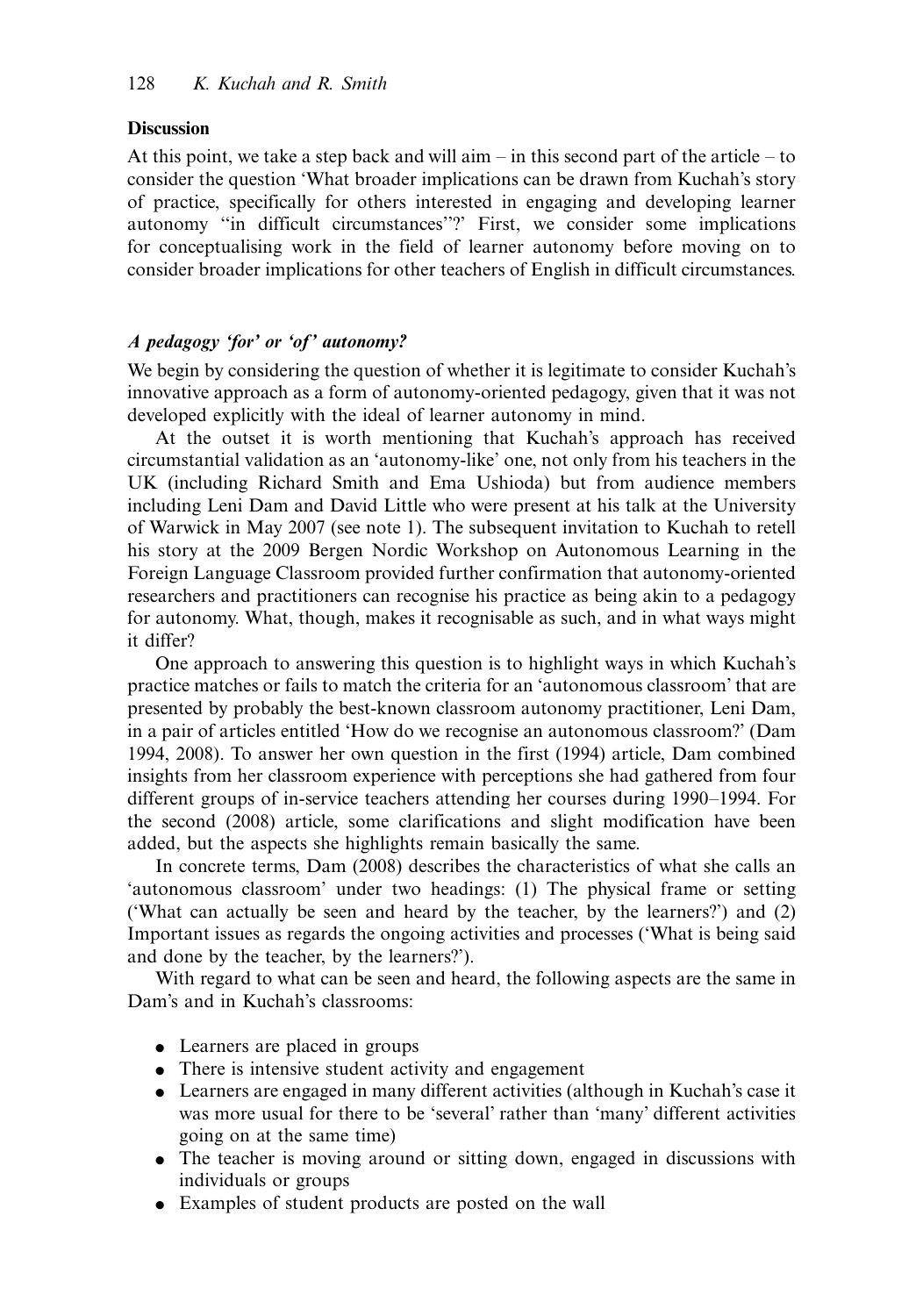However, Dam (2008) emphasises that various issues relating to activities and underlying processes are more important than what strikes one initially when entering the teaching and learning environment. From this perspective, also, Kuchah's practice appears broadly consistent with the following characteristics, all listed by Dam in both her 1994 and 2008 articles:

(1) The role of teacher and learners:

A changed teacher role, the teacher's role as a consultant and a partner, taking hold/letting go, shared decision-making, more definite awareness about aims, reduced teacher dependence, increased student independence, the knowledge of the learners and the teacher is important and of value, responsibility.

- (2) Activities in the autonomous classroom: Interested/happy/engaged/satisfied learners, greater linguistic activity, communication, authentic/real dialogue, many varied activities, possible choices, differentiation as opposed to sorting, what you do is meaningful, responsibility, development via dialogue, evaluation, awareness of own resources and the resources of others.
- (3) The social aspect of learning: Taking care of/paying attention to, group work, joint responsibility.

In all the above respects, then, Kuchah's practice can be seen as akin to Dam's. However, there are a few remaining aspects of 'physical frame or setting' mentioned by Dam that are present in her practice but not in Kuchah's:

- Logbooks ... can be seen lying open next to the learners
- On the wall, posters display requirements and guidelines
- Various materials to be used by the learners can be found on the shelves

And in the following two (related) areas concerned with underlying 'activities and processes', Kuchah's practice also seems to differ from the kind of practice described by Dam:

(4) Documentation of processes and products:

Posters, learners' products, a process of development, awareness raising.

(5) Materials: Many different materials.

Taking the last aspect first, in Kuchah's experience there was not the kind of variety of materials and related activities that was found in Dam's practice, but the students did bring in different kinds of materials, while different groups, to an extent at least, did work on different activities. At least partially, it seems, the difference in this area seems relatable to the overall lack of availability of many materials in the surrounding environment (to be discussed further below).

With regard to (4) above and the related lack of logbooks or posters displaying requirements, this absence of written documentation in Kuchah's practice is also relatable partly to lack of resources (e.g. poster paper). There were 'together' sessions every week when overall arrangements were discussed and renegotiated, but these were not documented in writing. More than this, however, the use of logbooks and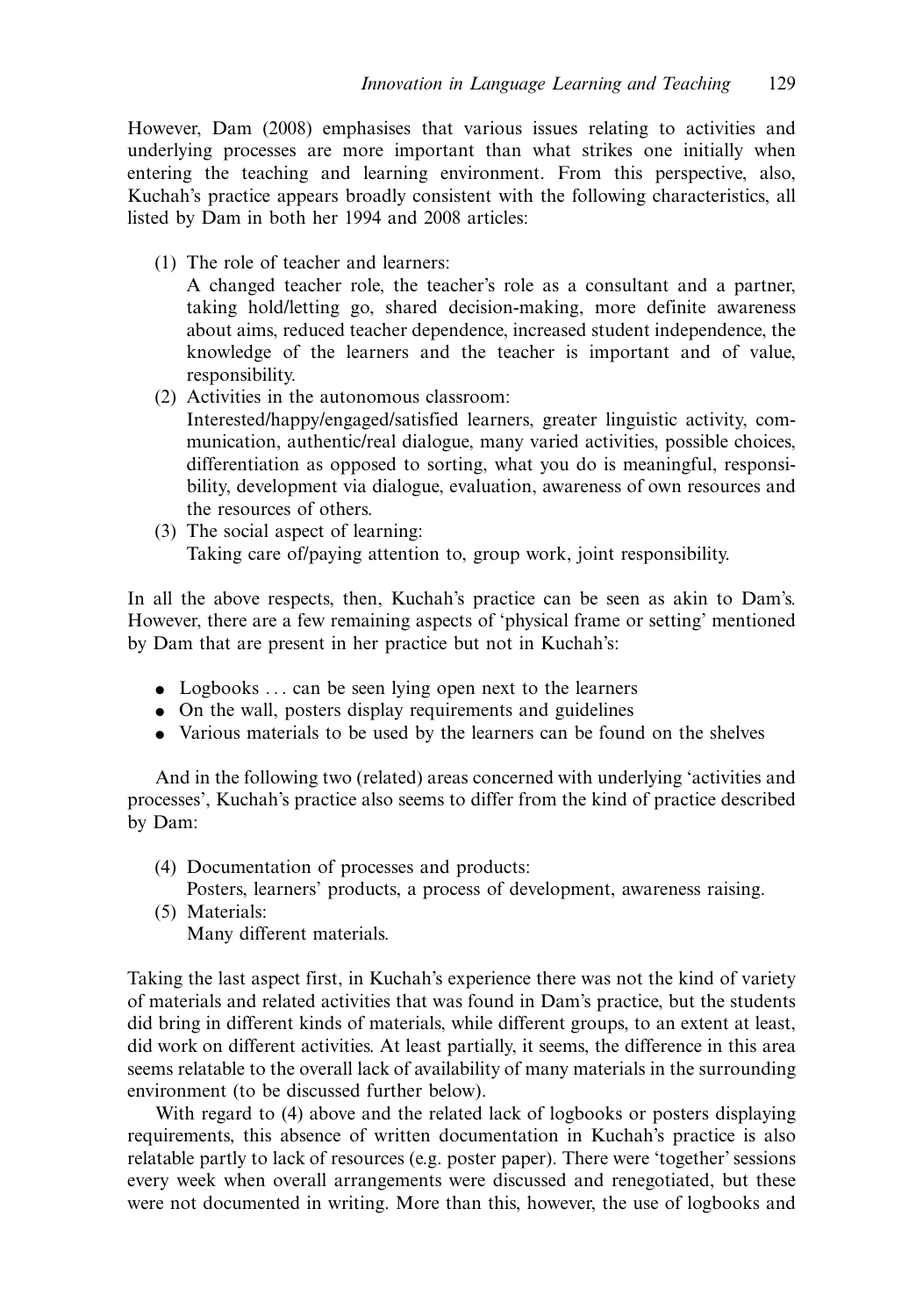posters described by Dam can be seen as an enhancement of autonomy-oriented practice that corresponds with an awareness on the part of the teacher that learner autonomy is a capacity to be developed and not simply 'engaged with'. At the time Kuchah was innovating in the way described above he was conscious of involving students in decision-making more than before but was not conscious of a need to develop their capacity to be involved (i.e. he was not engaged in any form of explicit 'learner training' or meta-cognitive 'awareness-raising'). This is an area of practice that he has become aware of since becoming familiar with the concept of learner autonomy, and one that he would like to enhance in the future, through evaluation of learning by students that could well involve the use of logbooks or posters but that might  $-$  perhaps more appropriately in this context, given resourcing constraints  $$ equally well involve alternative forms of discussion.

It is perhaps significant to note in this context that Dam's own practice appears to have evolved over time towards an increasing use of both posters and logbooks for reflection on learning, and towards an increasing focus on developing autonomy as an explicit goal (see Dam with Smith 2006,  $3-4$ ). In a process similar to Kuchah's, Dam began with a pragmatic strategy to involve her pupils more, which she did not conceptualise at the time as a pedagogy for autonomy, and she later developed ways of enhancing reflection on practice by both students and the teacher. Similarly, Smith  $(2003, 136-37, 140-41)$  has described how in his own experience an initial experiment with student self-direction of classroom activities was enhanced later on by means of an increasing emphasis on student self-evaluation and a more explicit focus on developing learner autonomy. Perhaps this kind of evolution might be a commonly attested one.

Assuming then that Kuchah's practice, as described above, can be seen as akin to a pedagogy for autonomy but without the explicit focus on developing learner autonomy as a goal that characterises, for example, Dam's retrospective (1994, 2008) descriptions of her practice, we feel it might be useful to use the term 'pedagogy of autonomy' to describe Kuchah's kind of practice. By this we mean a classroom pedagogy that can be seen to engage with learners' pre-existing autonomy (see Holliday 2003; Smith 2003, 2008) – but which is not explicitly intended to *develop* learners' autonomy (i.e. their capacity to take charge of their own learning) as a goal. We propose, then, to contrast the term 'pedagogy of autonomy' with the term 'pedagogy for autonomy' which has become increasingly common in the autonomy literature. According to the distinction we are making, 'pedagogy for autonomy' describes approaches to classroom-based learning where the goal of promoting learner autonomy is explicitly in the mind of the teacher, whereas in a pedagogy of autonomy students' existing autonomy is engaged but developing this capacity is not an explicit goal.<sup>3</sup>

Using the term 'pedagogy of autonomy' in this specialised sense will, we hope, be beneficial. It perhaps enables us to see more clearly that many 'good' teachers in the past have been autonomy practitioners avant la lettre (see Smith 2002 for some examples), that what tends to be recognised locally as 'good practice' may contain aspects of pedagogy of autonomy  $-$  though not named as such  $-$  in many contexts in the world, and that pedagogies of autonomy will continue to manifest themselves even when the current widespread use of the term 'autonomy' subsides from mainstream professional discourse, as it surely will (Smith 2002). This distinction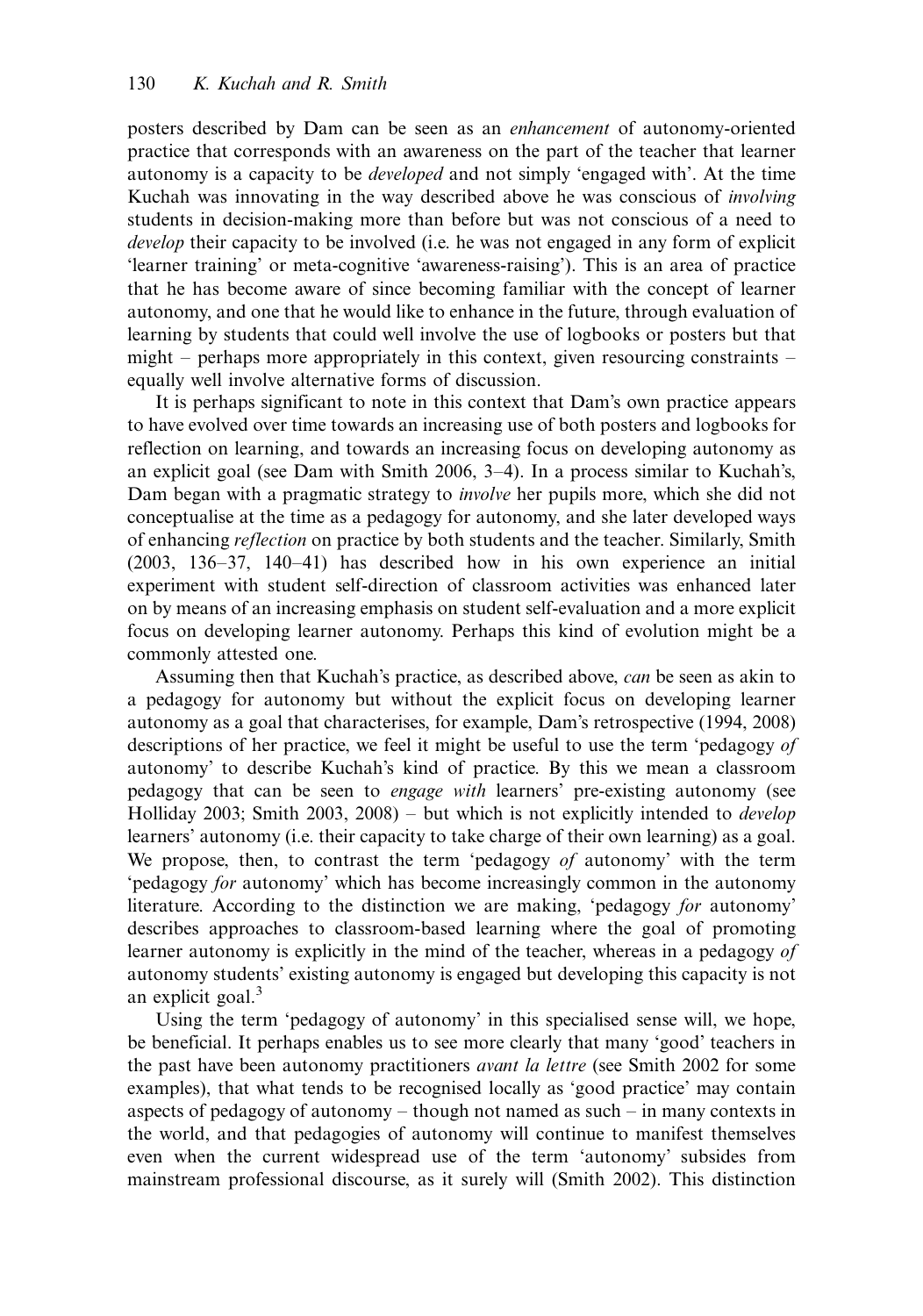also serves to highlight the fact that there may be two overall defining features of a pedagogy for autonomy, or, put in another way, two overall characteristics of an 'autonomous classroom' (cf. Dam, cited above): (1) engagement of students' preexisting autonomy (present also in a pedagogy of autonomy), and (2) development of autonomy as an explicit goal (which is not present in a pedagogy of autonomy as defined above).

# The relevance of learner autonomy in an African school setting  $-$  and in 'South' settings more generally

# The appropriateness of autonomy in Africa

Having argued that Kuchah's practice constituted a pedagogy of though not explicitly for autonomy, we turn now to the question of how useful, indeed 'appropriate' learner autonomy might be as a concept in African situations. As Sonaiya (2005, 222) remarks, there have been very few contributions to the literature on learner autonomy from an African perspective, indeed, so far as we are aware, only Sonaiya herself (2002, 2005) has previously written in this area, and she appears sceptical, to say the least, about the relevance of autonomy to African contexts. Thus, the thrust of her 2002 article is that the idea of autonomy, or  $-$  more precisely what she terms the 'autonomous instruction method' is inappropriate in African settings. Writing as a Nigerian academic, her specific objection is that 'A method that seems to undermine the communal aspect of learning might not be effective for Yoruba learners, a people for whom participation in a communal setting is of great value' (2002, 113).

However, Sonaiya's critique appears to be focused on a particular, narrow interpretation of what autonomy entails; that is, what she terms 'autonomous instruction' or 'a method of independent learning' (2002, 111). Responding to similar 'cultural' objections to the idea of autonomy in Asian contexts in the 1990s, Aoki and Smith (1999) noted that autonomy does not necessarily entail individualism and they reemphasised the point made previously by Little (1991) that autonomy is not a 'method' but, rather, a capacity whose enhancement constitutes a possible educational goal. As Benson (2007, 25) points out, then, 'Sonaiya's argument is [...] mainly directed at individualized, technology-based approaches to language instruction', and he adds that '[Her] critique illustrates how debates on autonomy and culture are often less concerned with appropriateness of the principle that learners should take more control of their learning than they are with the appropriateness of methods of teaching and learning associated with this principle'.

Kuchah's narrative, by contrast, seems to provide evidence of the appropriateness of a particular form of autonomy-related practice in an African school setting, and this serves to counteract the 'cultural objections' to autonomy in Africa that are raised by Sonaiya (2002), in much the same way as accounts of practice served to counteract similar objections in relation to East Asian contexts in the mid- to late-1990s (see, for example, Aoki and Smith 1999; Smith 2001, 2003).

In support of her argument against 'autonomous instruction', Sonaiya claims that 'the Yoruba people of western Nigeria have not attained a stage of "development" where the individual is privileged over the community' (2002, 113). Kuchah, as we have seen, developed an understanding that his students 'were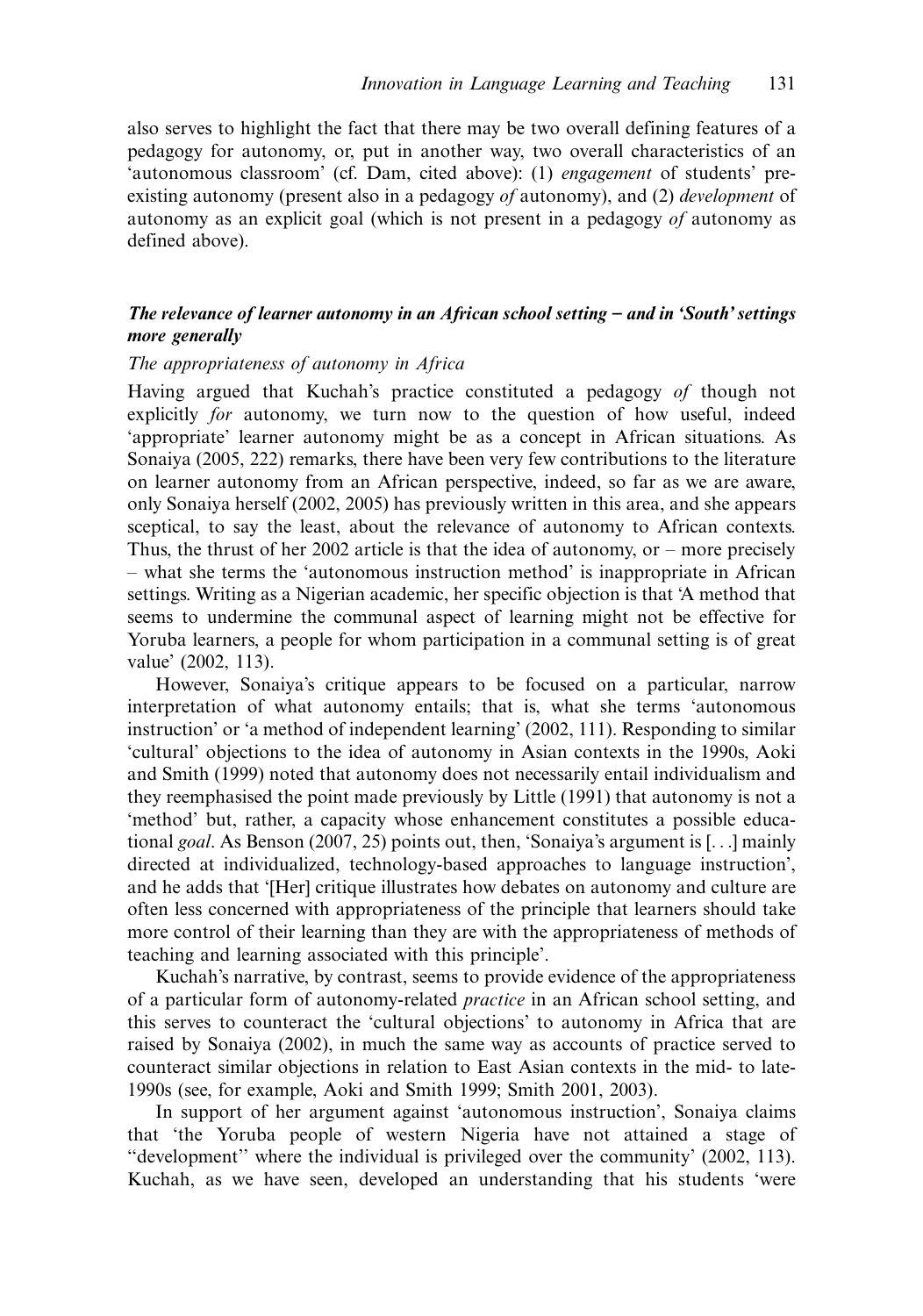individuals with different needs and different expectations, yet they had a strong sense of belonging to the whole group', and the latter part of this statement, at least, seems to parallel Sonaiya's emphasis on the 'communal aspect of learning'. We do not wish to question Sonaiya's assertions in this area then, but it appears to us far from the case that the individual is 'privileged over the community' in the type of classroom practice engaged in by Kuchah. Rather, discussion in a whole class setting and, subsequently, project-oriented group work could be viewed as forming a supportive structure within which individual autonomy can be engaged and potentially developed. This corresponds with Little's (1991, 5) argument that 'our capacity for self-instruction probably develops out of our experience of learning in interaction with others: in order to teach ourselves, we must create an internal substitute for the interaction of home or classroom'. From a Vygotskian perspective, in a classroom context effective teaching/learning begins as an interpersonal activity with the teacher or other expert peers regulating the learner's learning until it becomes intrapersonal to the point where the learner can 'take control' of his own learning. In other words, other-regulation leads to self-regulation, or the capacity for independent problem solving (Cameron 2001; Wertsch 1985). In any context, then, there is a social dimension to learner autonomy (Dam et al. 1990; Kohonen 1992; Little 1991), and this relates to the views that the essential condition of social beings is one of interdependence and that autonomy cannot be seen as total detachment (Little 1991).

In a later review, Sonaiya (2005, 220) appears to subscribe to a revised, more 'sociological' position, one which recognises that 'the role of ethnic culture as a constraint to autonomy might turn out [...] to be less important than that of professional, institutional or organisational culture'. She adds that 'we might need to start looking elsewhere, very seriously, for alternative explanations to phenomena which we have hitherto accounted for in terms of ethnic or cultural influences'. While it is of relevance, then, that Kuchah's story offers a counterbalance to Sonaiya's (2002) 'cultural' critique of autonomy in African contexts, there are other issues relating to these contexts which might deserve further exploration and to which we now turn.

# Opening up a South-North axis in discussion of learner autonomy: experience 'in difficult circumstances'

Beyond just referring to an African 'cultural' context, our presentation of Kuchah's story here opens up what might be termed a 'South-North axis' in the discourse on learner autonomy. This serves to complement the East-West differences/similarities that were a focus of concern in the 1990s (see Smith 2001, for a summary); indeed, as Sonaiya (2005, 222) emphasises, 'The literature on the culture/autonomy interface is dominated by studies dealing with Asian learners'. Whereas in the 'East-West debate' of the 1990s the point at issue was largely whether autonomy was 'culturally' appropriate, the issue we wish to emphasise here concerns, rather, the relative lack of material educational resources that can often obtain in classrooms in 'developing' or 'emerging' (i.e. what we term here 'South') countries.

There may have simply been an assumption in the past that a pedagogy for autonomy is most feasible in small classes with plenty of resources (note that several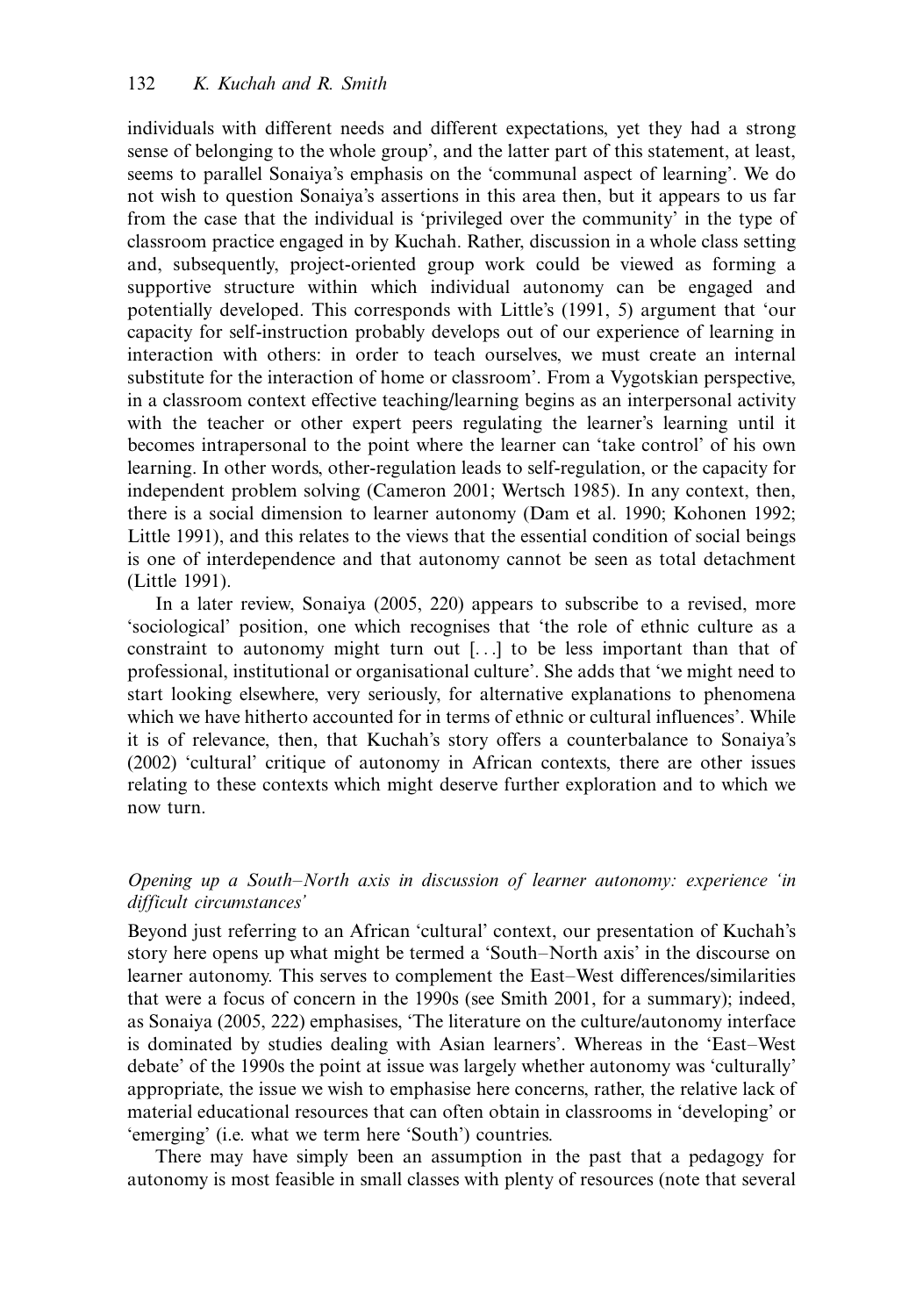of the aspects of an 'autonomous classroom' that are listed by Dam and referred to above cannot obtain in the context Kuchah taught in, simply due to lack of resources). Given, also, the way autonomy is typically associated with technological innovations or individualised learning, it may have simply been assumed in the past that autonomy has no relevance in relatively under-resourced large classes. Also, as Sonaiya (2005, 222) notes, 'Resource-poor countries [...] do not have easy access to the global forum; their voices are often not represented'. Whatever the explanation, there has been very little previous reference made to autonomy in 'South' contexts (as discussed below, Sarwar's (1991/2001) work in Pakistan has constituted an exception; see also Fonseka's (2003) description of autonomy-oriented practice as a 'rescue solution' in a rural Sri Lankan setting).

Thus, rather specifically and uniquely (and this is where the interest value of his story for a wide readership may mostly lie; that is, the 'gap' in the existing literature that the account can be seen to fill), Kuchah's experience provides evidence of the appropriateness of engaging with learners' autonomy in (very) difficult circumstances.

The fact that Kuchah was able to engage in this form of practice with a class of over 200 pupils highlights the inadequacies of beliefs within North contexts that a pedagogy of autonomy is only possible with small classes of motivated learners. Kuchah's story provides support, indeed, for the counter-argument that if Kuchah could engage with students' autonomy in such difficult conditions, other teachers should be able to at least attempt this kind of approach in their own, much more favourable circumstances.

However, the even more powerful paradox that we wish to emphasise here is the following: Whereas some teachers might say the kind of practice advocated by Dam (e.g. 1995) is feasible only in small, well-favoured classrooms of well-motivated learners, Kuchah's similar practice arose out of the need to cope with the difficult circumstances of large class teaching in a resource-poor context, and can be seen as a particularly valid response to such circumstances. We shall explore this point further in the following section.

#### Pedagogy of autonomy as a particularly valid response to difficult circumstances

In the previous sections, our discussion of Kuchah's story has been situated firmly within the existing discourse on learner autonomy. However, as we have emphasised, the experience related by Kuchah occurred without reference to conceptions of learner autonomy – that is, in our formulation above, it constituted a pedagogy of but not for autonomy. Kuchah's innovative practice developed as a pragmatic response to difficult circumstances, not from European examples or theory, and it therefore deserves to be viewed, finally, on its own terms, as an appropriate bottom-up initiative  $-$  that is, less with reference to the literature on learner autonomy and more with reference to the known problems of teaching English in difficult circumstances.

The phrase 'teaching in difficult circumstances' has been used in the field of ELT (English [as a second or foreign] Language Teaching) since the early 1960s with a particular resonance that may be worth briefly explaining. It was Michael West who coined the phrase, explaining thus:

By ['difficult' or] 'unfavourable circumstances' we mean a class consisting of over 30 pupils (more usually 40 or even 50), congested on benches (not sitting at individual or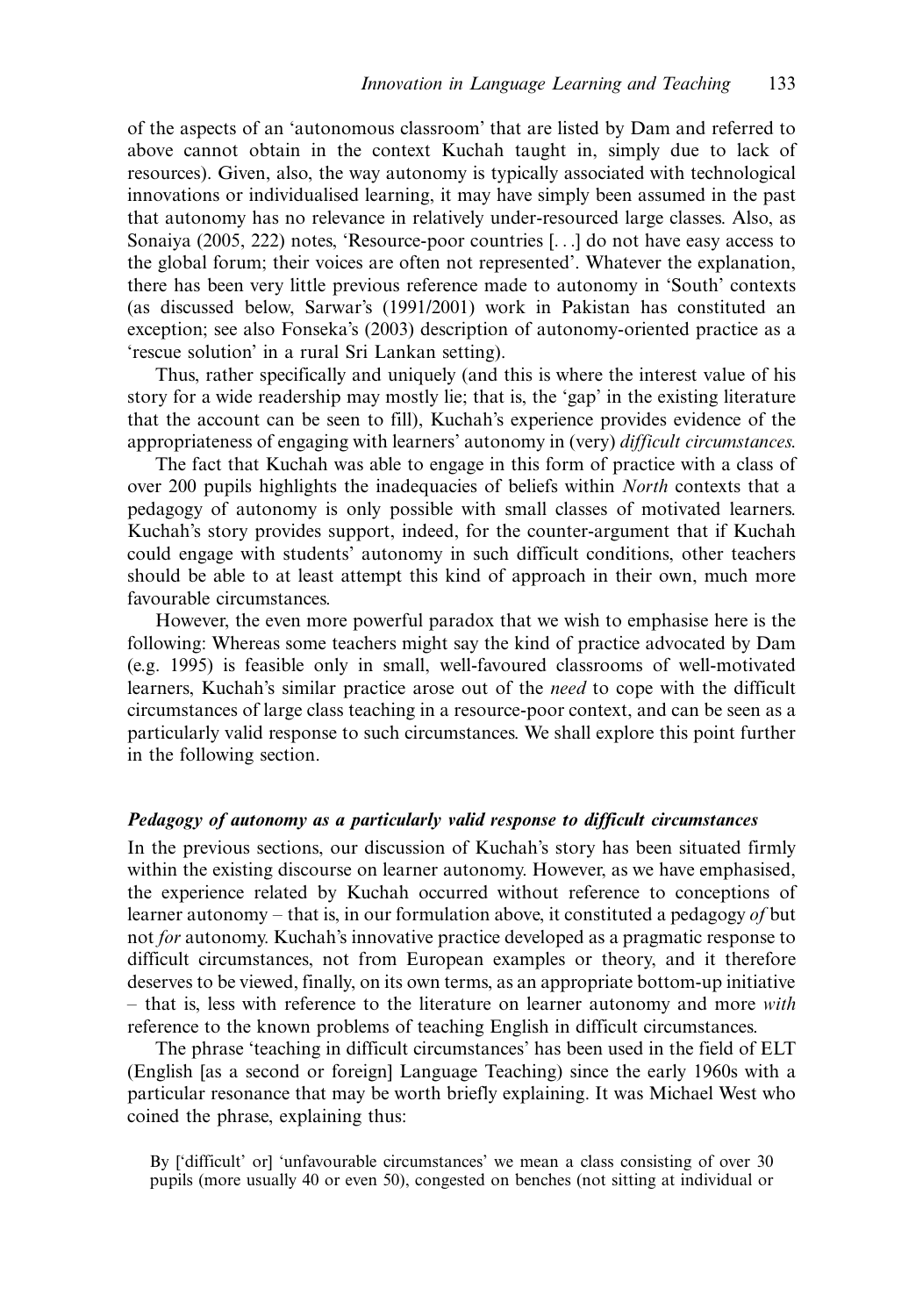dual desks), accommodated in an unsuitably shaped room, ill-graded [i.e. of mixed ability], with a teacher who perhaps does not speak English very well or very fluently, working in a hot climate. (West 1960, 1)

Emphasising that teaching strategies developed for use in relatively well-resourced situations are not necessarily transferable to difficult circumstances, West's concern was to offer practical techniques that would make teaching in such circumstances more bearable and more efficient. As both Maley (2001) and, more recently, Smith (2011) have pointed out, the 'mainstream literature' on ELT has since then systematically neglected the realities of such circumstances  $-$  even though they have constituted the commonest kind of context for ELT in the world.

Kuchah's class clearly qualifies for the description 'difficult circumstances', and our discussion of his story has highlighted the idea that the kind of pedagogy of autonomy he engaged in might be particularly appropriate in such circumstances. To re-emphasise, this is not just a matter of arguing that a pedagogy of autonomy is feasible in a large class, under-resourced situation. Beyond this, the story serves to show how a pedagogy that engages with learners' existing autonomy can serve as a practical solution to, indeed can arise as a pragmatic response to the kind of 'difficult circumstances' that are often present in 'South' contexts, and that 'North' discourse on language teaching has tended to ignore for much of its history.

From this perspective, paradoxically, then, this kind of practice can be framed as a particularly valid response to difficult circumstances (rather than there being any 'surprise' that autonomy can be relevant in such circumstances). Thus, Sonaiya's (2002) argument that pedagogies engaging with learner autonomy are inappropriate in African contexts is particularly difficult to sustain when we consider that contextual factors, such as large classes, the shortage or complete absence of material resources such as course books and technology plus the multilingual backgrounds of many sub-Saharan classrooms make it difficult for teachers to claim complete responsibility for what learners learn. As an African saying has it, 'A good father does not give his son meat. Instead, he gives him a bow and arrow, and teaches him to hunt'!

This point of view corresponds well with arguments previously advanced by West (1960) and Sarwar (1991/2001):

[T]he larger the class and the more difficult the circumstances, the more important it is to stress learning as the objective. And the higher the elimination [i.e. drop-out rate], the more necessary it is to do so: if a pupil has learnt how to learn he can go on learning afterwards. (West 1960, 15)

Training learners to monitor their own learning is as important in a large class as in a small one  $-$  in fact, more important, because in a small class, work can be supervised by the teacher, but in a large class this is virtually impossible. (Sarwar 1991/2001, 131)

This perspective corresponds also with Fonseka's (2003) argument for engaging with pupils' autonomy as a kind of 'rescue strategy' in resource-poor settings and is consistent with Smith's (2003) claim that a 'strong version' of pedagogy for autonomy (that is, one which engages with students' existing autonomy rather than deferring such engagement) – far from being inappropriately imposed  $-$  can be viewed as a kind of bottom-up, (becoming-)appropriate methodology 'par excellence'. Kuchah's story provides a rare insight into the realities of the kind of context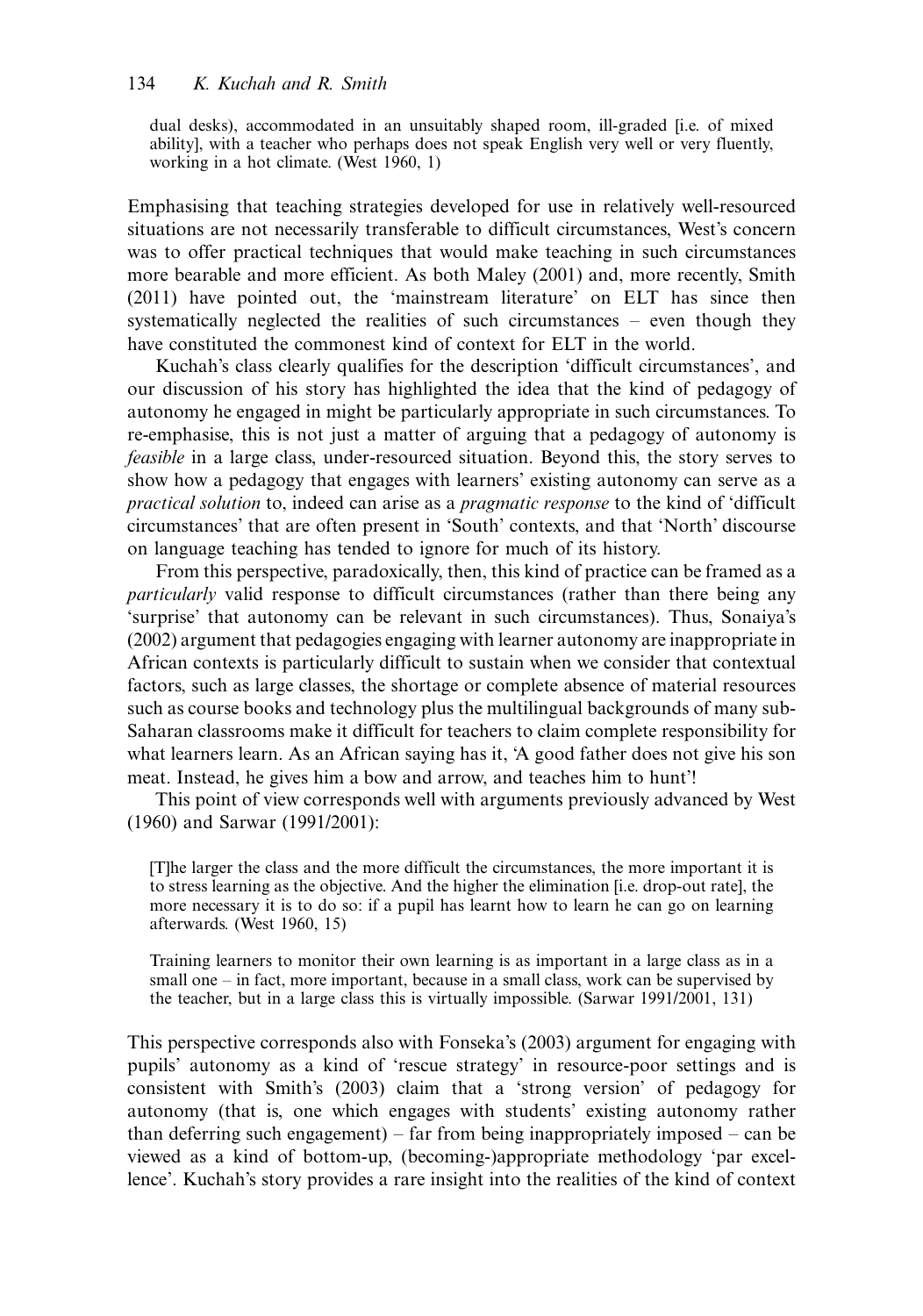where most English teaching goes on in the world; beyond this, it paints an even more valuable (because rarer still) picture of what appropriate innovation might look like in such a context, enabling relevant (autonomy-oriented) principles to be drawn from this practice.

# Principles from this practice

Following on from the above, Kuchah's current perception is as follows:

An African teacher does not need to set out to achieve learner autonomy in his/her classroom; autonomy naturally emerges from the difficulties that present themselves, making it incumbent on the teacher to adjust to the realities of the context. What a teacher needs, therefore, is an awareness of the role of learners in the teaching/learning process and to recognise this role by accepting learners' own rights and responsibilities in the process. The existing literature on learner autonomy can only make sense to an African teacher if it reflects the reality of his or her context and culture, and will not make sense if it merely introduces him or her to a new concept.

In Kuchah's experience, an introduction to the literature of learner autonomy came long after his teaching began to involve practices relatable to learner autonomy. A new awareness then came to enrich his views on teaching, which were already fundamentally in place.

From Kuchah's account of practice then, we end by extracting the following principles, which we feel may be useful beyond this context to others teaching in difficult circumstances:

(1) Get to know learners as unique individuals (recognise the variety of their talents): Build rapport.

This was achieved in Kuchah's practice by means of acrostics and other creative writing activities. Establishing an atmosphere conducive to learning by means of such activities may be of particular importance in a large class context. Thus, the importance of rapport has been stressed also by Sarwar (1991/2001, 129), writing of her own innovative approach to teaching large classes in Pakistan:

It is only through the proper rapport that an atmosphere conducive to learning can be built up. Also, 'humanising' a large class is perhaps the only way to motivate learning.

(2) Negotiate with learners (treat them as partners not adversaries); Define common goals/make a contract.

The questions Kuchah regularly asked his learners were as follows:

- What do we want to achieve?
- $\bullet$  How shall we achieve it?
- Where shall we find the resources we need?
- (3) View learners as resource providers and as resources themselves (Use 'found texts'/Engage in creative writing – develop creativity, critical thinking and 'voice').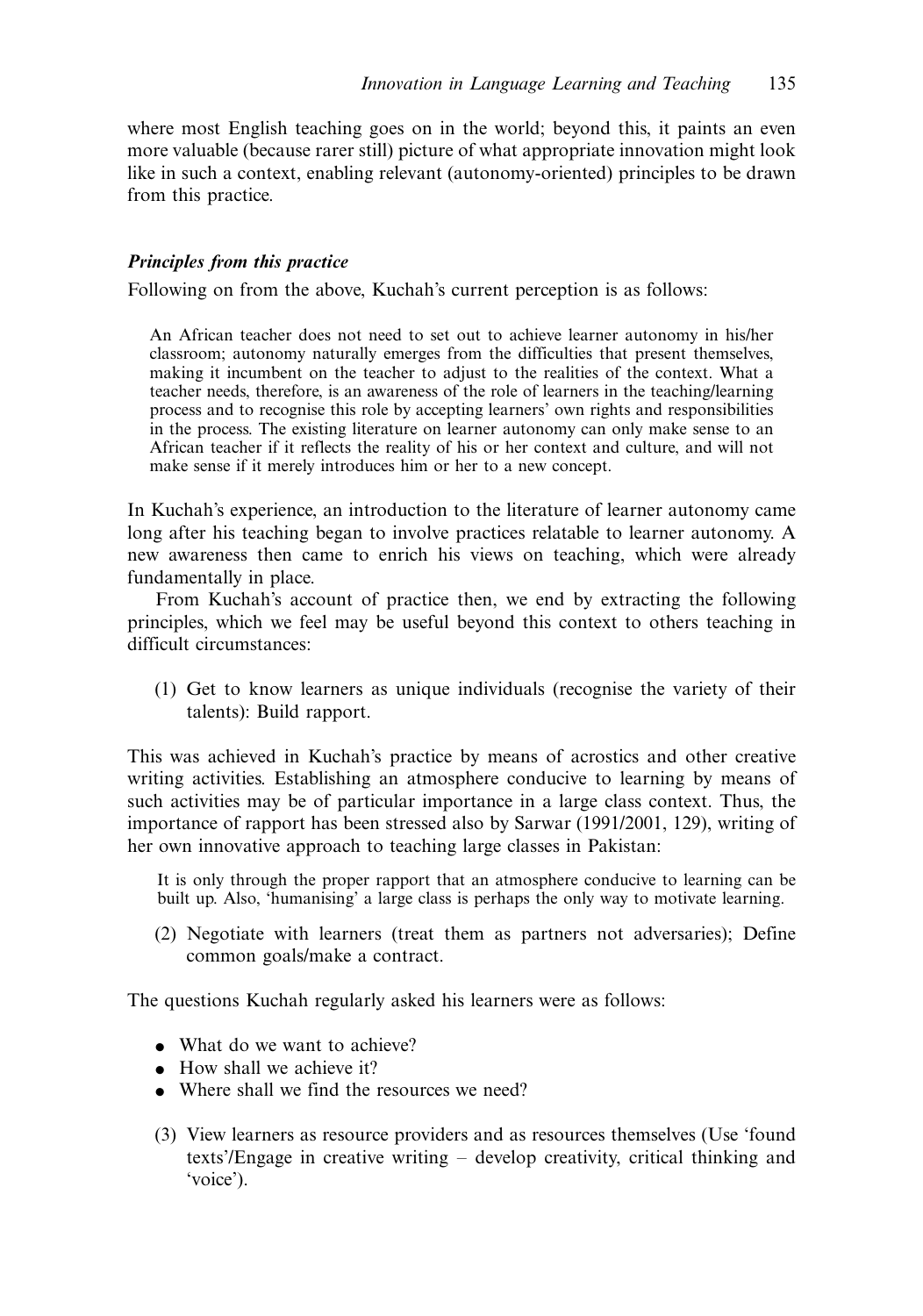There were numerous activities involving the use of materials brought in by students. This was of particular importance in a context where textbook materials were lacking.

Finally, it will help if previously you:

(4) Build rapport with/build up credit with administration and colleagues.

As we have seen, a major potential barrier Kuchah faced was the reaction of his colleagues and of the school principal (administration). As Kuchah explained, however, he had built up considerable credit already, due to his strong commitment to outside class activities.

The above principles lay at the heart of what, if a label is needed, we might term Kuchah's 'pedagogy of autonomy for difficult circumstances'.

#### Conclusion

We have seen that rather than being a case of autonomy theory or principles being translated into practice, Kuchah's practice made no initial reference to autonomy theory and in fact touches on issues that extend beyond present concerns in this domain. Nevertheless, we have drawn attention to some important implications of his account for work in the learner autonomy field as well as for language education research and practice more broadly.

To start with, consideration of Kuchah's story has enabled us to draw what we hope is a useful distinction between a pedagogy of autonomy, by which we mean a classroom pedagogy that can be seen to engage with learners' pre-existing autonomy but that is not explicitly implemented with the aim of developing autonomy (for the latter type of practice we have reserved the term 'pedagogy for autonomy').

We concluded that the existing literature on learner autonomy can be of value in enhancing the kind of approach engaged in by Kuchah. Indeed, there has already been value (to Kuchah) in theorising from practice and exploring how it could be enhanced from an autonomy perspective (thus, he now feels it could be important to build in a heightened focus on meta-cognitive awareness-raising and so transform his pedagogy of autonomy into a pedagogy for autonomy).

However, we have mainly emphasised the benefit Kuchah's story brings to the field of learner autonomy. Firstly, it seems to provide evidence of the appropriateness of a particular form of autonomy-related practice in an African school setting, thus serving to counteract the 'cultural' objections to autonomy in Africa that have previously been raised by Sonaiya (2002). More even than this, Kuchah's account opens up a 'South-North axis' to complement an existing 'East-West' dimension in the globalised discussion of learner autonomy, by which we mean it provides evidence of the appropriateness of engaging with learners' autonomy in the kind of difficult circumstances that are often present in developing or emerging country contexts. Indeed, Kuchah's practice arose out of the need to cope with the difficult circumstances of large class teaching in a resource-poor setting, and can be seen as a particularly valid response to such circumstances. Thus, both in relation to and beyond the range of the existing literature on learner autonomy, Kuchah's story is useful in highlighting the importance of practical principles like the following within approaches to bottom-up innovation in developing country contexts: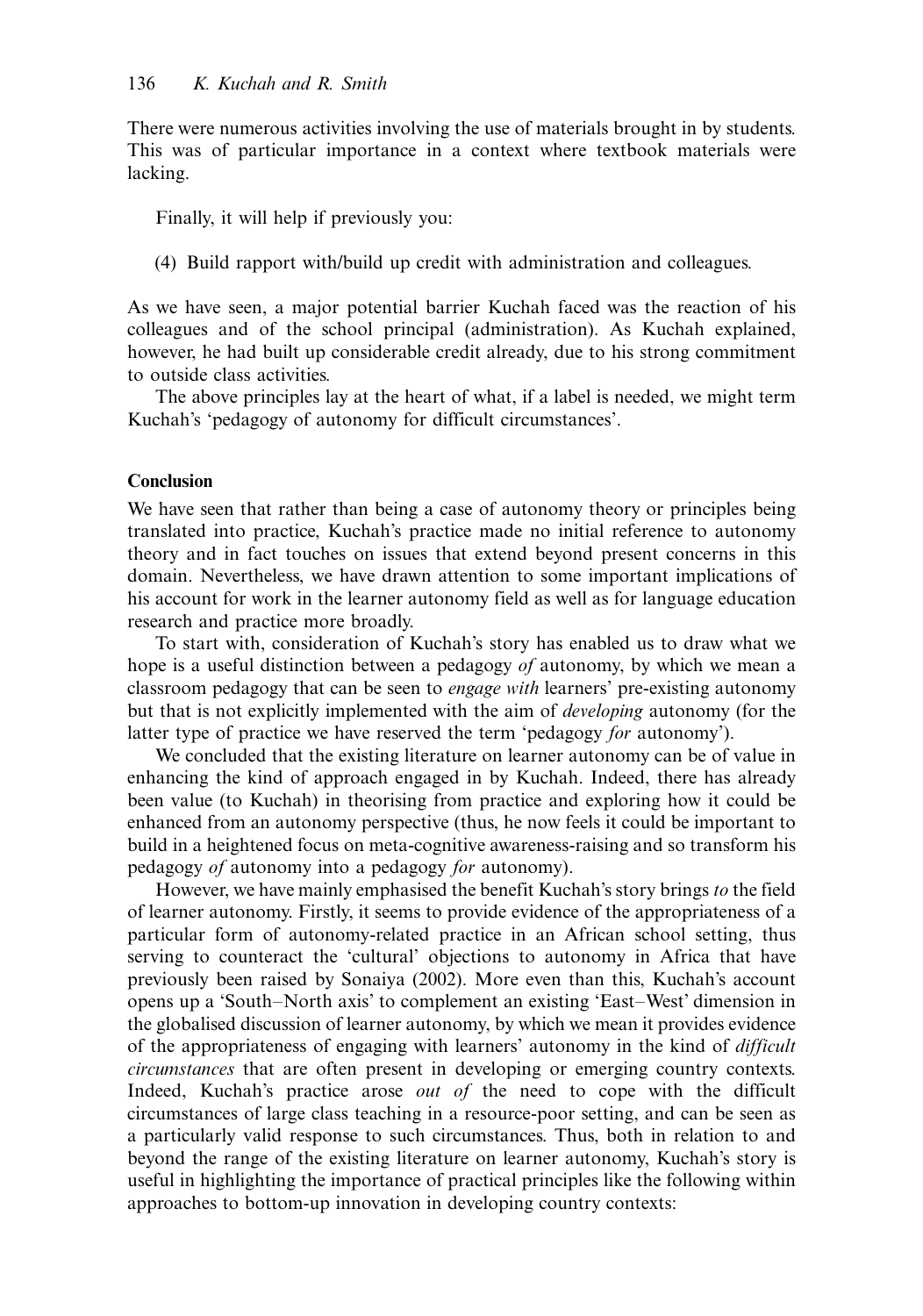- Getting to know/building rapport with pupils/students
- Negotiating with pupils/students
- Viewing pupils/students as resource providers/as resources themselves
- Building up credit with the administration and with other teachers

Although we have emphasised in this article the specific challenges of teaching in poorly resourced circumstances, we would like to suggest finally that the principles we have derived from Kuchah's account of his practice are likely to also have relevance in better-resourced settings  $-$  for example, the focus on building rapport with learners that is listed among the principles above may be particularly salient in large classes but is probably relevant also to autonomy-oriented innovations in smaller classes (similarly, the focus on building up credit with the school administration may be more generally relevant, particularly if we take into account Holec's recent (e.g. 2009, 44) emphasis on the importance of investigating how innovation can be brought about in institutional contexts). We would like to conclude, then, by highlighting the fact that the kind of experience reported by Kuchah is not an 'exotic' one, and is not necessarily a unique one. Thus, certain European educators have first come across autonomy as a 'rescue solution' (Fonseka  $2003$ ) in quite a similar manner to Kuchah  $-$  in response to other kinds of difficult circumstance, for example the challenge posed by unmotivated teenagers (see, for example, Dam with Smith 2006; Ribé 2000).

Normally, academic conventions require beginning an article with  $-$  and thus privileging  $-$  theory that is then related to practice, but we have deliberately reversed this order in the present paper. We have done so partly in order to counteract the normal tendency for constraints to be portrayed as a hindrance to the promotion of a pre-existing ideal of autonomy, viewed as primary. Instead, we have attempted to reflect the way autonomy emerged in Kuchah's experience, in other words to portray the engagement of learners' autonomy as a potentially effective means for teachers and learners to address perceived constraints, in the (varied) difficult circumstances confronting them. It is our hope that the innovative way in which we have foregrounded one author's narrative of teaching experience may serve as a possible model for future collaborative reports of bottom-up language teaching inquiry.

#### **Notes**

- 1. While the incidents described took place in  $2000-2003$ , it was not until the academic year 20062007, when Kuchah was at the University of Warwick studying for his MA in ELT (English for Young Learners), that he began to conceive of his previous experiences in terms relating to learner autonomy. This came about through discussions with his teachers at Warwick, including Ema Ushioda as well as Richard Smith. These discussions culminated in an invitation from Richard to Kuchah to step in to fill a vacant slot at a conference on 'Learner Autonomy in Language Learning: Widening the Circle' held at Warwick in May 2007. Kuchah's talk there can be found online at: [http://www2.warwick.](http://www2.warwick.ac.uk/go/circal/12mayevent/harry_kuchah/) [ac.uk/go/circal/12mayevent/harry\\_kuchah/.](http://www2.warwick.ac.uk/go/circal/12mayevent/harry_kuchah/) Following the conference, and at the suggestion of David Little  $-$  one of the main speakers at the event  $-$  we collaborated to further theorise Kuchah's experience from an autonomy perspective, as reflected in this article and as developed at fuller length in an as yet unpublished book-length manuscript (Kuchah and Smith, in process).
- 2. The methodological approach we have adopted is therefore akin to 'narrative inquiry' (Clandinin and Connelly 2000) or, rather, a hybrid of narrative inquiry and a modified form of 'autoethnography' (Ellis and Bochner 2000). 'Kuchah's story' was written in the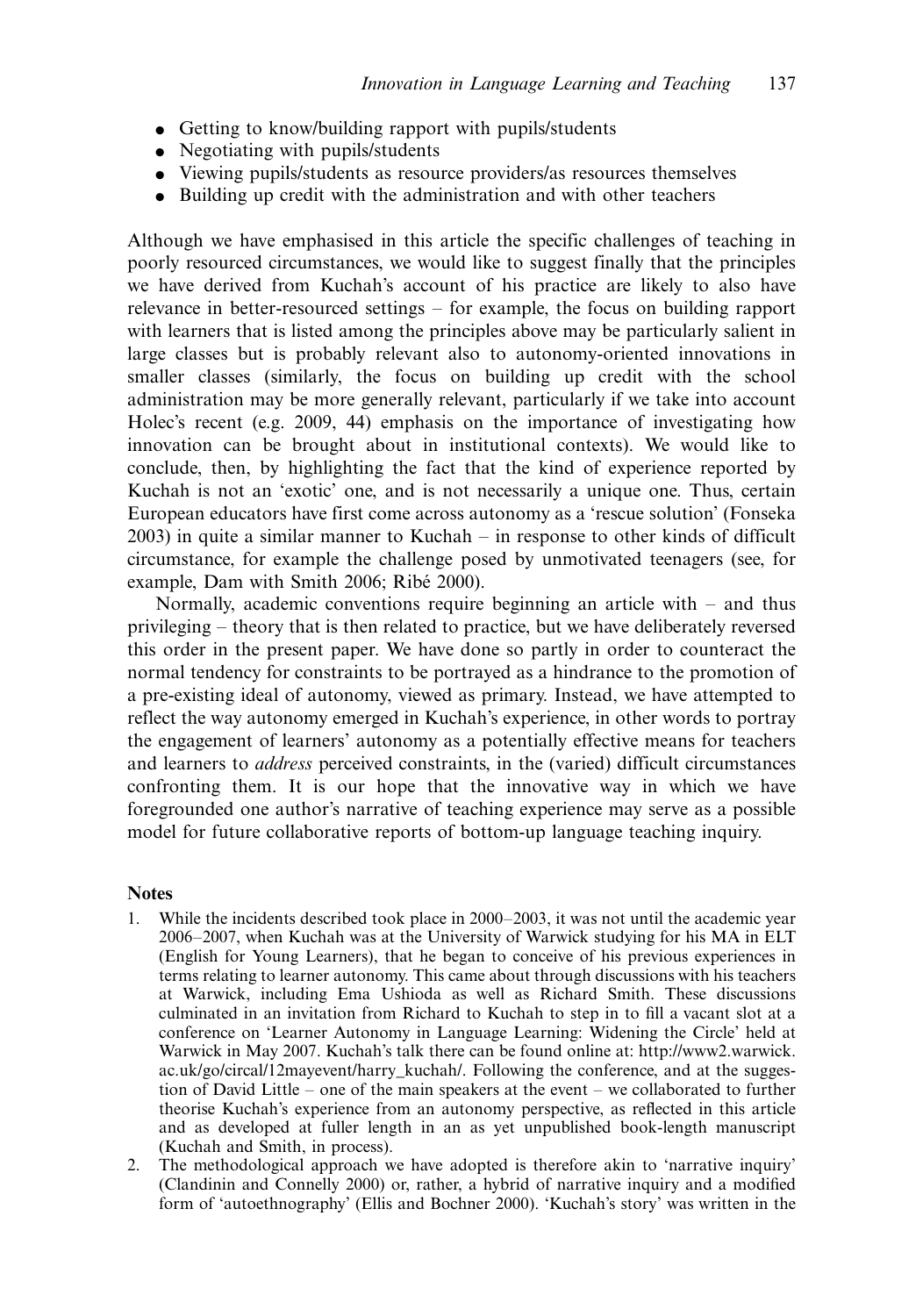first instance by Kuchah himself, originally in the first person, on the basis of our transcribed conversations. Partly for reasons of space, we took an early decision to present a relatively polished, edited account rather than quoting directly from the original recorded conversations. Subsequently, at a relatively late stage, we decided to transpose the narrative to the third person, for the purpose of acknowledging the jointly constructed nature of both halves of the paper. Whereas in many forms of narrative inquiry the issue arises of how best to respect and how to resist over-interpreting the interviewee's 'voice', this is partially resolved in the present paper by the fact that Kuchah  $-$  as first author  $$ had both joint control over and joint responsibility for the representation and interpretation of his experience.

3. Fla´via Vieira was the first in our field to use the phrase 'pedagogy for autonomy' ('pedagogia para a autonomia' in the original Portuguese), contrasting this with the term 'pedagogy of dependence' – 'pedagogia da dependência' – in her doctoral thesis (Vieira 1998) and subsequent publications). As she has indicated to us in a recent personal communication (12 September 2009, quoted here with permission), she coined the term 'pedagogy of dependence' for the following reason: 'Teachers do not necessarily intend to promote dependence (in fact they often complain about student dependence) but their pedagogy is based on dependence, relies on dependence, depends on student dependence. That's why I used "of" instead of "for"". By contrast, 'with "pedagogy for autonomy" I wanted to stress  $[\ldots]$  a purpose. Autonomy as an explicit goal'. We are indebted to Flávia for this information, which has helped us clarify likewise, in our own minds, that some teachers do not necessarily intend to promote autonomy  $-$  and may not even have this as an *implicit* goal - but, using her formulation, their pedagogy is 'based on autonomy, relies on autonomy, depends on autonomy'; thus, for us, such teachers can be seen to be engaged in a pedagogy of rather than for autonomy.

#### Notes on contributors

Kuchah Kuchah is currently studying for his PhD in the Centre for Applied Linguistics, University of Warwick. Previously he worked for fourteen years as an English language teacher and teacher trainer at both primary and secondary levels in his home country, Cameroon. His interests are in context appropriate ELT methodology, teaching in large classes, and language policy development and implementation.

Richard Smith, associate professor in the Centre for Applied Linguistics, University of Warwick, has published widely in the fields of language learner/teacher autonomy and history of language teaching, and is currently co-convenor of the AILA Research Network on Learner Autonomy in Language Learning. He is also the joint founder and coordinator of the international Teaching English in Large Classes (TELC) research network and coordinator of IATEFL's Research Special Interest Group.

#### **References**

- Aoki, N., and R.C. Smith. 1999. Learner autonomy in cultural context: The case of Japan. In Learner autonomy in language learning: Defining the field and effecting change, ed. S. Cotterall and D. Crabbe, 19-27. Frankfurt am Main: Lang.
- Benson, P. 2007. Autonomy in language teaching and learning (state-of-the-art article). Language Teaching  $40$ , no. 1: 21-40.
- Cameron, L. 2001. Teaching languages to young learners. Cambridge: Cambridge University Press.
- Clandinin, D.J., and F.M. Connelly. 2000. Narrative inquiry: Experience and story in qualitative research. San Francisco: Jossey-Bass.
- Dam, L. 1994. How do we recognize an autonomous classroom? Die Neueren Sprachen 93:  $503 - 27$ .
- Dam, L. 1995. Learner autonomy 3: From theory to classroom practice. Dublin: Authentik.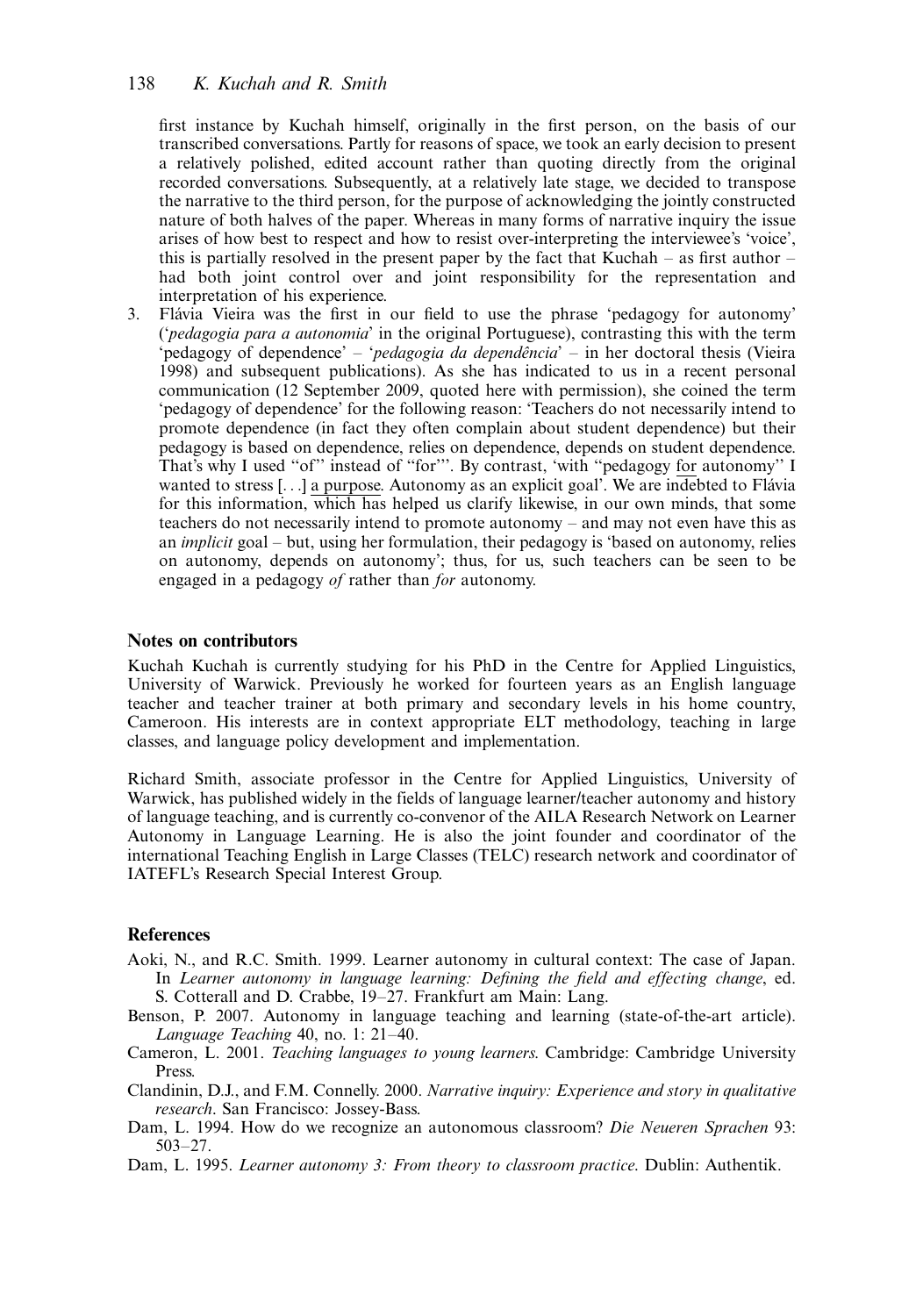- Dam, L. 2008. How do we recognize an autonomous classroom? Revisited. In Learner autonomy: What does the future hold? [Proceedings of TESOL Symposium, Faculty of Languages, University of Sevilla, Spain, Saturday November 8, 2008], ed. P. Benson, L. Dam, L. Legenhausen, and R. Manchón, 13-27. Alexandria, VA: TESOL.
- Dam, L., R. Eriksson, D. Little, J. Miliander, and T. Trebbi. 1990. Towards a definition of autonomy. In Third Nordic workshop on Developing Autonomous Learning in the FL Classroom, Bergen, August  $11-14$ , 1989; Report, ed. T. Trebbi, 102-3. Bergen: Institutt for praktisk pedagogikk, University of Bergen.
- Dam, L., with R. Smith. 2006. Pioneering autonomy: An interview with Leni Dam. Independence  $39: 3-5$ .
- Ellis, C., and A.P. Bochner. 2000. Autoethnography, personal narrative, reflexivity: Researcher as subject. In The handbook of qualitative research, 2nd ed., ed. N.K. Denzin and Y.S. Lincoln, 733–68. Thousand Oaks, CA: Sage.
- Fonseka, E.A.G. 2003. Autonomy in a resource-poor setting: Enhancing the carnivalesque. In Learner autonomy across cultures: Language education perspectives, ed. D. Palfreyman and R.C. Smith, 147–63. Basingstoke: Palgrave Macmillan.
- Holec, H. 2009. Autonomy in language learning: A single pedagogical paradigm or two? In Mapping the terrain of learner autonomy: Learning environments, learning communities and  $identities$ , ed. F. Kjisik, P. Voller, N. Aoki, and Y. Nakata,  $21-47$ . Tampere: Tampere University Press.
- Holliday, A. 2003. Social autonomy: Addressing the dangers of culturism in TESOL. In Learner autonomy across cultures: Language education perspectives, ed. D. Palfreyman and R.C. Smith, 110-26. Basingstoke: Palgrave Macmillan.
- Kohonen, V. 1992. Experiential language learning: Second language learning as cooperative learner education. In *Collaborative language learning and teaching*, ed. D. Nunan, 14–39. Cambridge: Cambridge University Press.
- Kuchah, K., and R. Smith. In process. Learner autonomy: Classroom practice in difficult circumstances.
- Little, D. 1991. Learner autonomy 1: Definitions, issues and problems. Dublin: Authentik.
- Maley, A. 2001. The teaching of English in difficult circumstances: Who needs a health farm when they're starving? *Humanising Language Teaching* 3, no. 6. [http://www.hltmag.co.uk/](http://www.hltmag.co.uk/nov01/martnov014.rtf) [nov01/martnov014.rtf](http://www.hltmag.co.uk/nov01/martnov014.rtf) (accessed February 4, 2011).
- Ribé, R. 2000. Of 'tramas', spaces and creativity. In *Developing learner autonomy in foreign* language learning, ed. R. Ribé, 81–105. Barcelona: University of Barcelona.
- Sarwar, Z. 1991/2001. Adapting individualization techniques for large classes. English Teaching Forum 19, no. 2 (1991). Reprinted in Innovation in English language teaching: A reader, ed. D.R. Hall and A. Hewings  $(2001)$ ,  $127-36$ . London: Routledge, in association with Macquarie University and The Open University.
- Smith, R.C. 2001. Group work for autonomy in Asia: Insights from teacher-research. AILA Review 15: 70-81.
- Smith, R.C. 2002. Autonomy, context and appropriate methodology. In Pedagogy for autonomy and English learning: Proceedings of the 1st conference of the working group-Pedagogy for Autonomy, University of Minho, 11th-14th, March 2001, ed. F. Vieira, M.A. Moreira, I. Barbosa, and M. Paiva, 13-23. Braga: University of Minho.
- Smith, R.C. 2003. Pedagogy for autonomy as (becoming-)appropriate methodology. In Learner autonomy across cultures: Language education perspectives, ed. D. Palfreyman and R.C. Smith, 129–46. Basingstoke: Palgrave Macmillan.
- Smith, R. 2008. Learner autonomy (key concepts in ELT). ELT Journal 62, no. 4: 395-7.
- Smith, R. 2011. Teaching English in difficult circumstances: A new research agenda. In IATEFL 2010 Harrogate Conference Selections, ed. T. Pattison, 78-80. Canterbury: IATEFL.
- Sonaiya, R. 2002. Autonomous language learning in Africa: A mismatch of cultural assumptions. Language, Culture and Curriculum 15, no. 2: 106–16.
- Sonaiya, R. 2005. Review of Learner autonomy across cultures: Language education perspectives, eds. D. Palfreyman and R.C. Smith. Basingstoke: Palgrave Macmillan. Language, Culture and Curriculum 18, no. 2: 218–22.